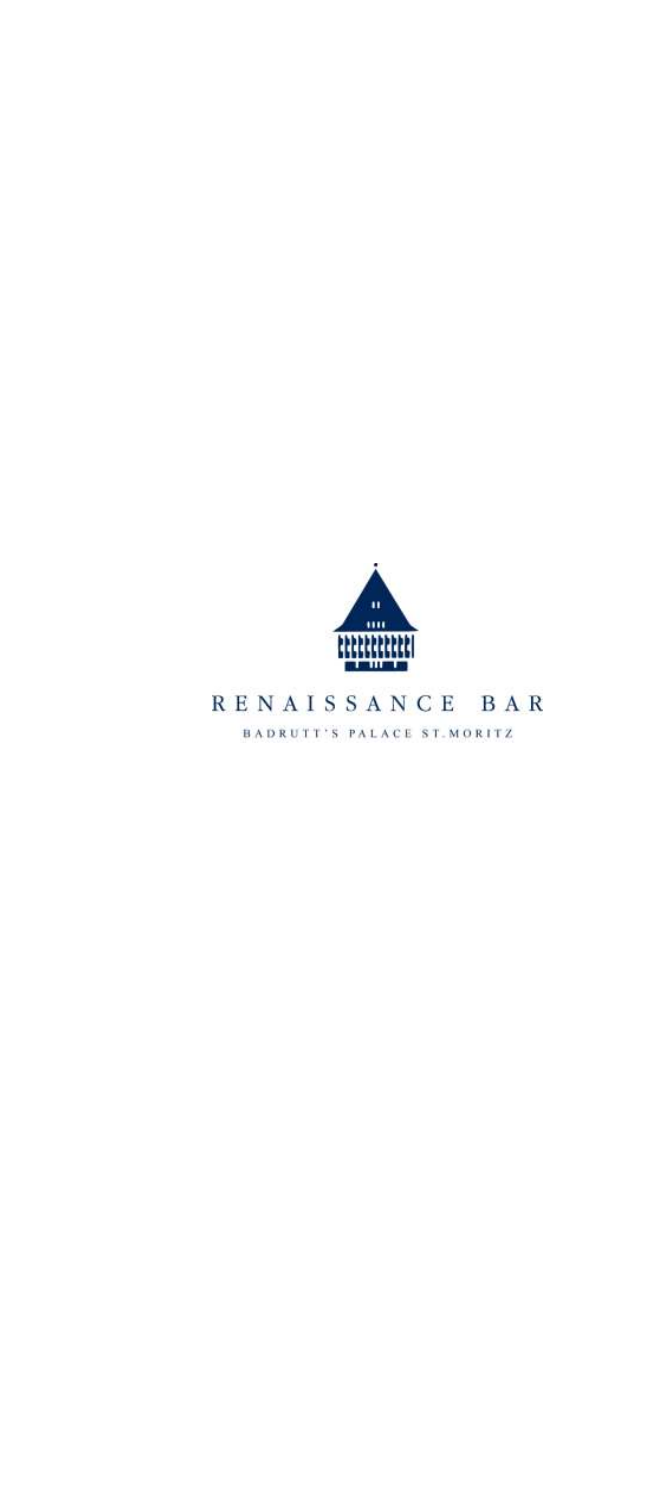| <b>CHAMPAGNE</b>            |      |      |
|-----------------------------|------|------|
| BY THE GLASS/BY THE BOTTLE  | 10CL | 75CL |
| Ruinart 'R de Ruinart' Brut | 25   | 160  |
| <b>Ruinart Brut Rosé</b>    | 29   | 210  |
| Krug Grande Cuvée           | 49   | 360  |
|                             |      |      |

# KRUG CHAMPAGNE SELECTION BY THE BOTTLE

| Grande Cuvée 37.5cl  | 180  |
|----------------------|------|
| Rosé                 | 650  |
| Vintage 2004         | 850  |
| Collection 1985      | 1800 |
| Clos du Mesnil 1995  | 2500 |
| Clos d'Ambonnay 1996 | 4500 |
| Grande Cuvée 150cl   | 720  |
| Grande Cuvée 300cl   | 2800 |

# WHITE AND ROSÉ WINES

| BY THE GLASS/BY THE BOTTLE                                                                | 10CL | 75CL |
|-------------------------------------------------------------------------------------------|------|------|
| Little James Blanc 2019<br>Chateau de Saint Cosme, Vin de Pays d'Oc, France               | 13   | 75   |
| Sancerre 2019<br>Domaine Serge Laloue, Loire, France                                      | 15   | 90   |
| Fläscher Chardonnay 2020<br>Daniel & Monika Marugg, Graubünden, Switzerland               | 17   | 100  |
| Riesling Grosses Gewächs «Im grossen Garten»<br>2020 Weingut Philipp Kuhn, Pfalz, Germany | 19   | 115  |
| Puligny-Montrachet 2018<br>Henri Boillot, Burgundy, France                                | 26   | 160  |
| Rosé AC Côtes de Provence 2019<br>Château Les Valentines, Provence, France                | 14   | 90   |

# RED WINES

| BY THE GLASS/BY THE BOTTLE                                                       | 10CL | 75 C L |
|----------------------------------------------------------------------------------|------|--------|
| Syrah «De-Là» $2018$<br>Domaine Gilles Troullier, Côtes Catalanes, France        | 13   | 75     |
| Merlot «Ultima Goccia» 2017<br>Cantina Chiodi, Ticino, Switzerland               | 16   | 100    |
| Maienfelder Pinot Noir Barrique 2016<br>Weinbau Levanti, Graubünden, Switzerland | 18   | 110    |
| Brunello di Montalcino 2013<br>Silvio Nardi, Toscana, Italy                      | 20   | 125    |
| Echo de Lynch-Bages 2015<br>Château Lynch-Bages<br>Pauillac, Bordeaux, France    | 23   | 145    |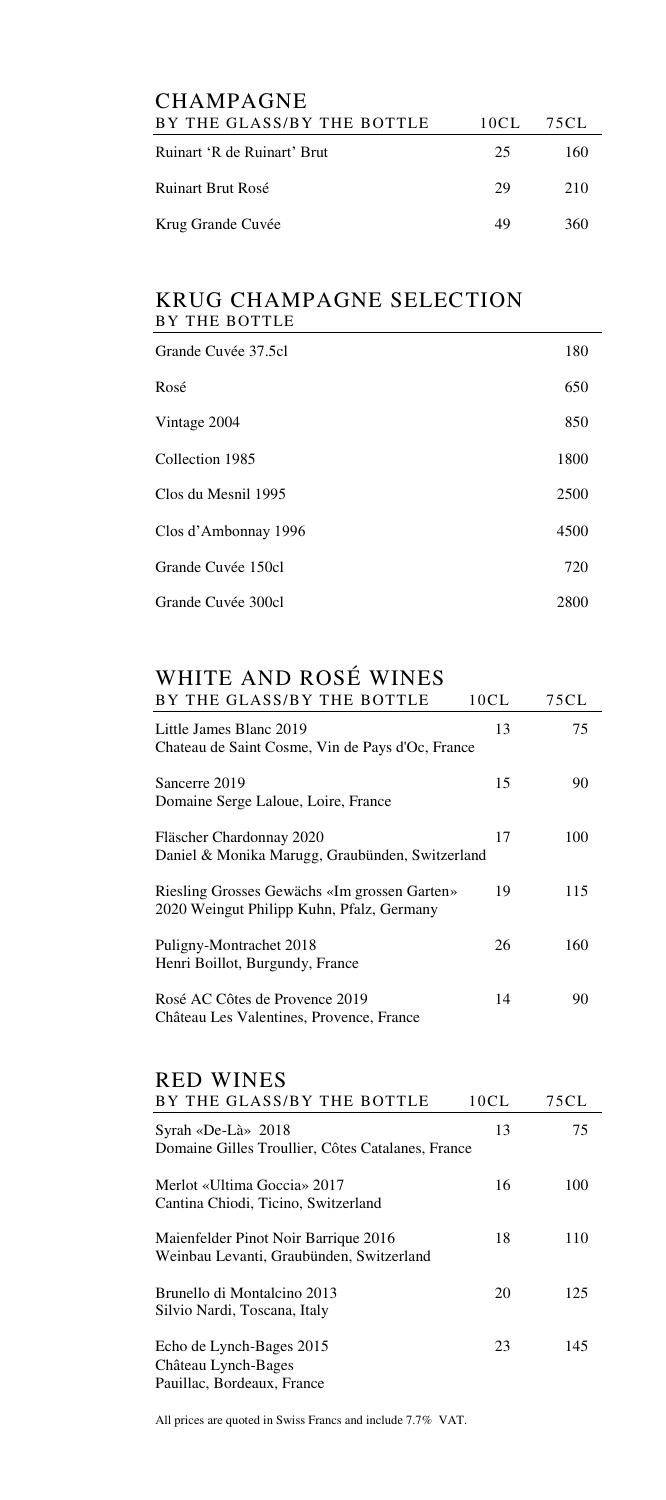| <b>BARTENDERS TREASURES</b>                                                                                                                              | <b>CHF</b> |
|----------------------------------------------------------------------------------------------------------------------------------------------------------|------------|
| STARDUST BELLINI<br>CHAMPAGNE COCKTAIL<br>Cognac Remy Martin Louis XIII, Dom Perignon 2008<br>Lump of Sugar, Gold Powder, Angostura Bitter, Peach Sphere | 490        |
| ZAR DE CUBA<br><b>OLD FASHIONED</b><br>Havana Club Maximo, house-made Safran Bitter,<br>Dubonnet Vermouth, Tonka Been                                    | 490        |
| <b>MITCHY</b><br>OLD FASHIONED<br>Chivas Regal 62 Guns, Grand Marnier Cuvee du 150aire                                                                   | 350        |
| <b>BOULEVARDIER DES ILES</b><br><b>MARTINI</b><br>Whisky Brora 30 years, Carpano Punt e Mes, Bitter<br>Campari, Crème de Cacao Brown filtered in Coffee  | 350        |

### THE HANGOVER CLINIC CHF 28

BLOODY BULL Vodka, Lemon Juice, Beef Consommé, Tomato Juice, Spices

BLOODY MARY Vodka, Lemon Juice, Tomato Juice, Spices

BULL SHOT Vodka, Lemon Juice, Beef Consommé, Spices

BLOODY MEXICAN Mezcal, Lemon Juice, Tomato Juice, Spices, Chilli and Salt Glass Rim

ORIENTAL MORNING Celery and Black Pepper Infused Soju, Lime Juice, Soja Sauce, Wasabi, Tabasco, Worchestershire sauce, Spices

REVERSE BLOODY MARY Tequila, Ketchup, Tomato Juice, Housemade Jalapeño Marmelade, Tabasco, Worchestershire sauce, Spices

PRAIRIE OYSTER (VIRGIN) Egg Yolk, Ketchup, Olive Oil, Spices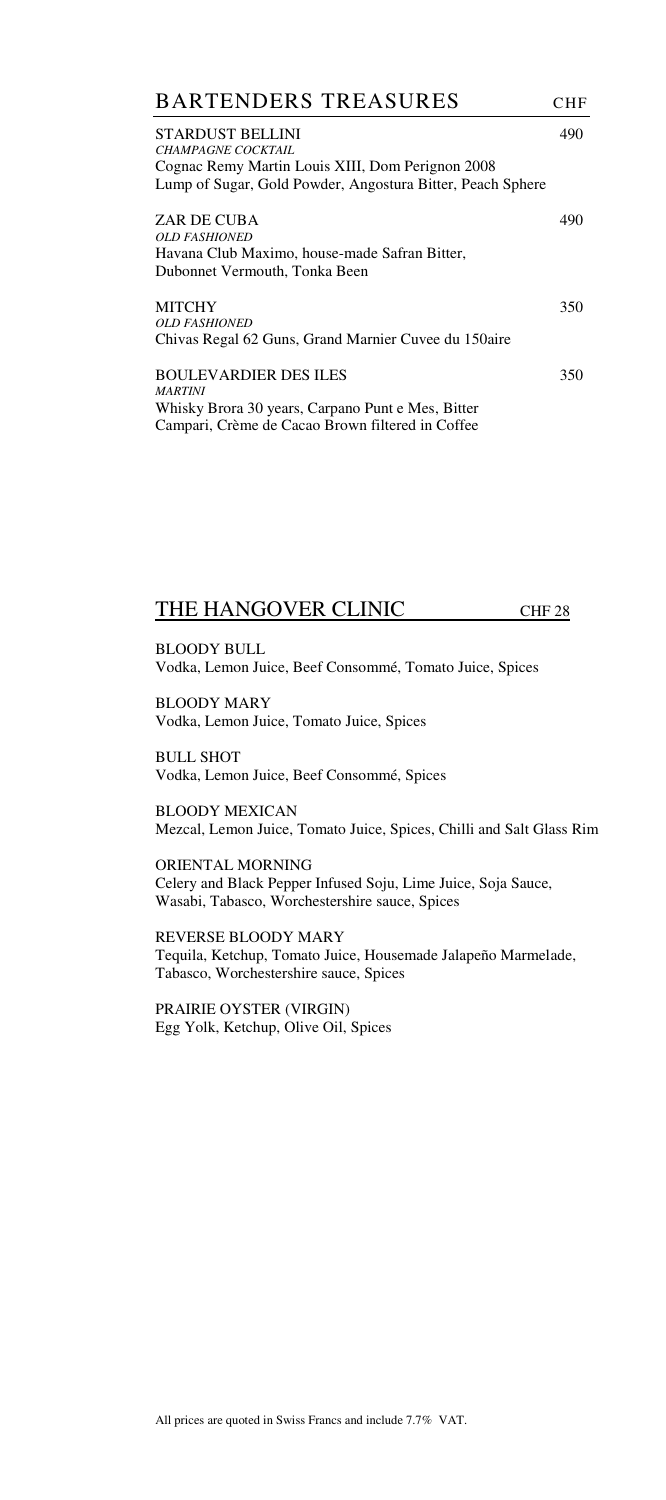### SIGNATURE COCKTAILS CHF 30

FLYING ST.MORITZINO *MARTINI*  Vodka, Cointreau, Orgeat Syrup, Lemon Juice, Champagne

PALACE ROYAL *CHAMPAGNE COCKTAIL*  Fresh Wild Berries, Grand Marnier, Rosè Champagne

FAIRY FROM THE TOWER *CHAMPAGNE COCKTAIL*  Mezcal, Absinth, Pineapple Juice, Passion Fruit Syrup, Champagne

VINTAGE NEGRONI *OLD FASHIONED* Carpano Antica Formula Vermouth, Bitter Campari, Vielle Prune, Gin Citadelle Reserve

1956 *MARTINI*  Rye Whiskey, Ramazzotti, Black Tea Syrup, Angostura Bitter

ADVANI *HIGHBALL*  Hennessy Cognac, Mandarine Napoleon, Angostura Bitter, Ginger Ale, Cloves, Nutmeg

AL PACINO *SOUR*  Vodka, Fresh Mandarin Juice, Lemon Juice, Sugar

CAPRI MARTINI *MARTINI*  Vodka, Dry Sherry, Basil Flavored Tomato Water, Red Tabasco

COLONY *MARTINI*  Cognac, Dark Rum, Chartreause Jaune, Peychaud's Bitter, Lime Juice

DORIAN *HIGHBALL*  Absinth, Cointreau, Passionfruit Syrup, Pineapple Juice

FLEUR DU MAL *HIGHBALL*  Absinth, Ginger Beer, Mint Leaves, Lemon Juice, Sugar

MADAME L. *MUG*  Gin, Frangelico, Ginger Beer, Black Tea Syrup, Lime Juice

MALOJA SNAKE *OLD FASHIONED* Amaro Braulio, Brown Sugar, Fresh Lime

M.P. *HIGHBALL*  Earl Grey Tea Infused Gin, Tonic Water

NICARAGUA *MARTINI*  Gin, Kahlua, Red Port 20 years, Tonka Bean

OAK MARTINI *MARTINI*  Gin Citadelle Reserve, Tia Maria Liqueur, Orange, Cinnamon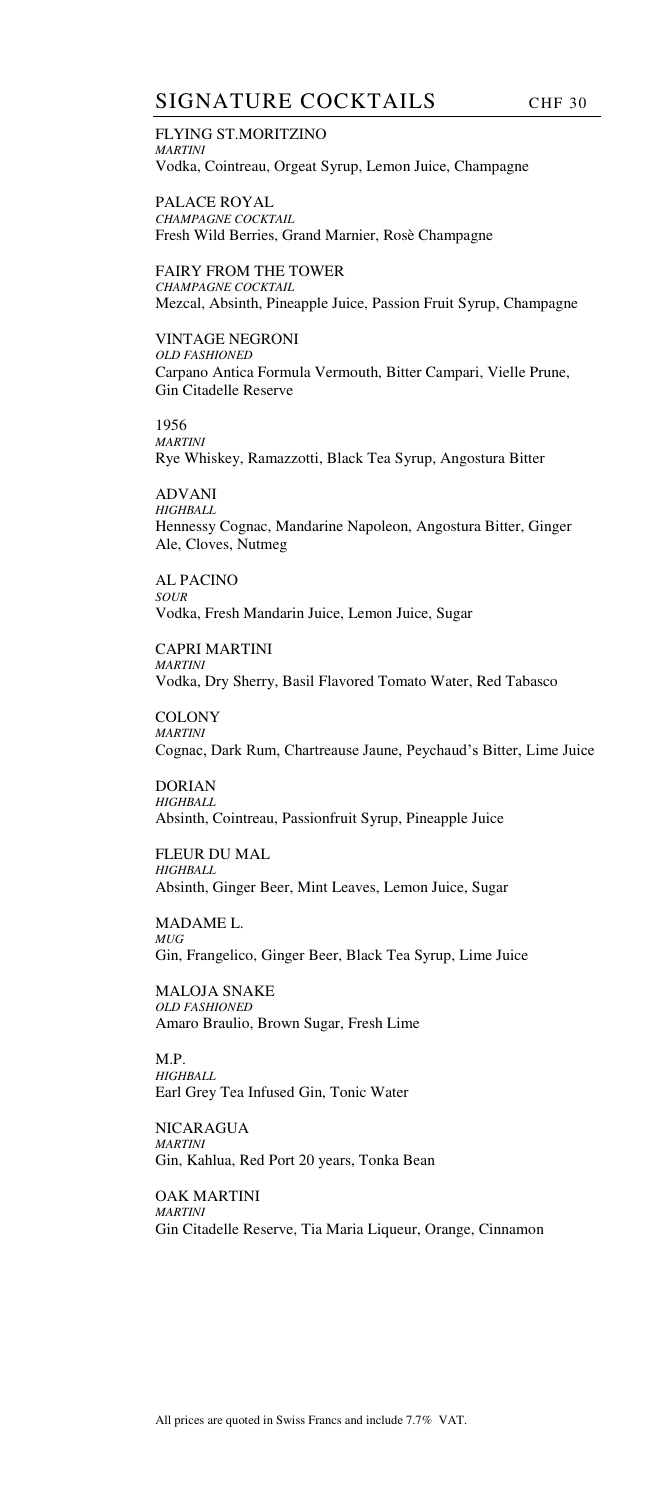OLD SCOTS *OLD FASHIONED* Glenfiddich Special Reserve, Tia Maria Liqueur, Safran Bitter, Bitter Orange Jam, Mustard

ST. MORITZINO *MARTINI*  Vodka, Cointreau, Orgeat Syrup, Lemon Juice

ST.MORITZ MULE *MUG*  Vodka, Schwunk, Lime Juice

U-2 *HIGHBALL*  Vodka, Apricot Brandy, Fresh Peach Purée, Cranberry Juice

# CHAMPAGNE COCKTAILS CHF 30

BELLINI Fresh Peach Purée, Franciacorta Brut

FRENCH 75 Gin, Lemon Juice, Sugar, Champagne

ROSSINI Fresh Strawberry Purée, Franciacorta Brut

PRINCE OF WALES Cognac, Cointreau, Angostura Bitter, Champagne

TESTA ROSSA Fresh Raspberry Purée, Champagne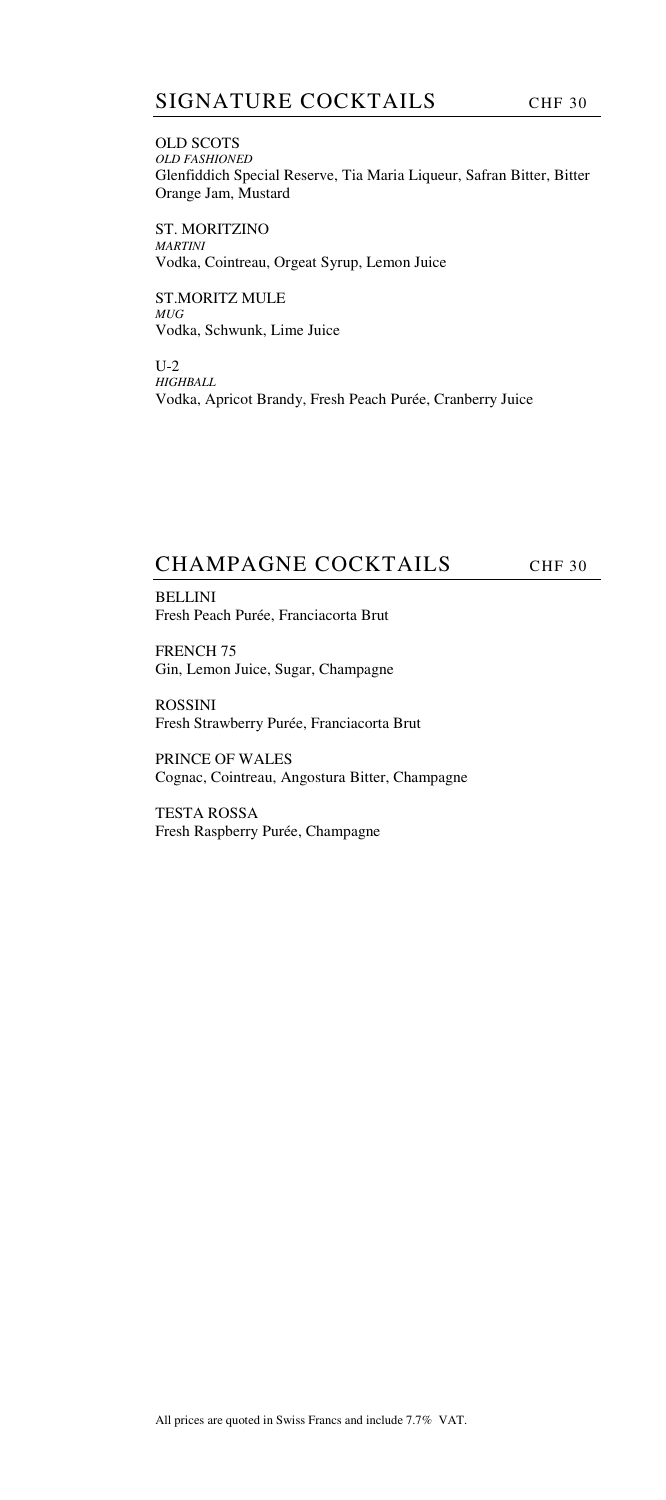APOTHEKE Cognac, Fernet Branca, Crème de Menthe Vert

ALEXANDER Cognac, Double Cream, Crème de Cacao, Nutmeg

APPLE MARTINI Vodka, Apple Cordial, Apple Juice

COSMOPOLITAN Vodka, Lime Juice, Cointreau, Cranberry Juice

CLOVER CLUB Gin, Lemon Juice, Grenadine Syrup, Egg White

CLARIDGE Gin, Vermouth Dry, Apricot Brandy, Cointreau

DAIQUIRI Light Rum, Lemon Juice, Sugar

**GIBSON** Gin or Vodka, Vermouth Dry, Pearl Onion

GIMLET Gin or Vodka, Rose's Lime Cordial, Lime Juice

GRASSHOPPER Crème de Cacao Blanche, Crème de Menthe Vert, Double Cream

GODFATHER Scotch Whisky, Amaretto Liquer

GODMOTHER Vodka, Amaretto Liquer

GOLDEN CADILLAC Galliano, Crème de Cacao Blanche, Double Cream

MANHATTAN Rye Whisky, Red Vermouth, Angostura Bitter

MARTINI COCKTAIL Gin or Vodka, Dry Vermouth, Olive or Lemon Twist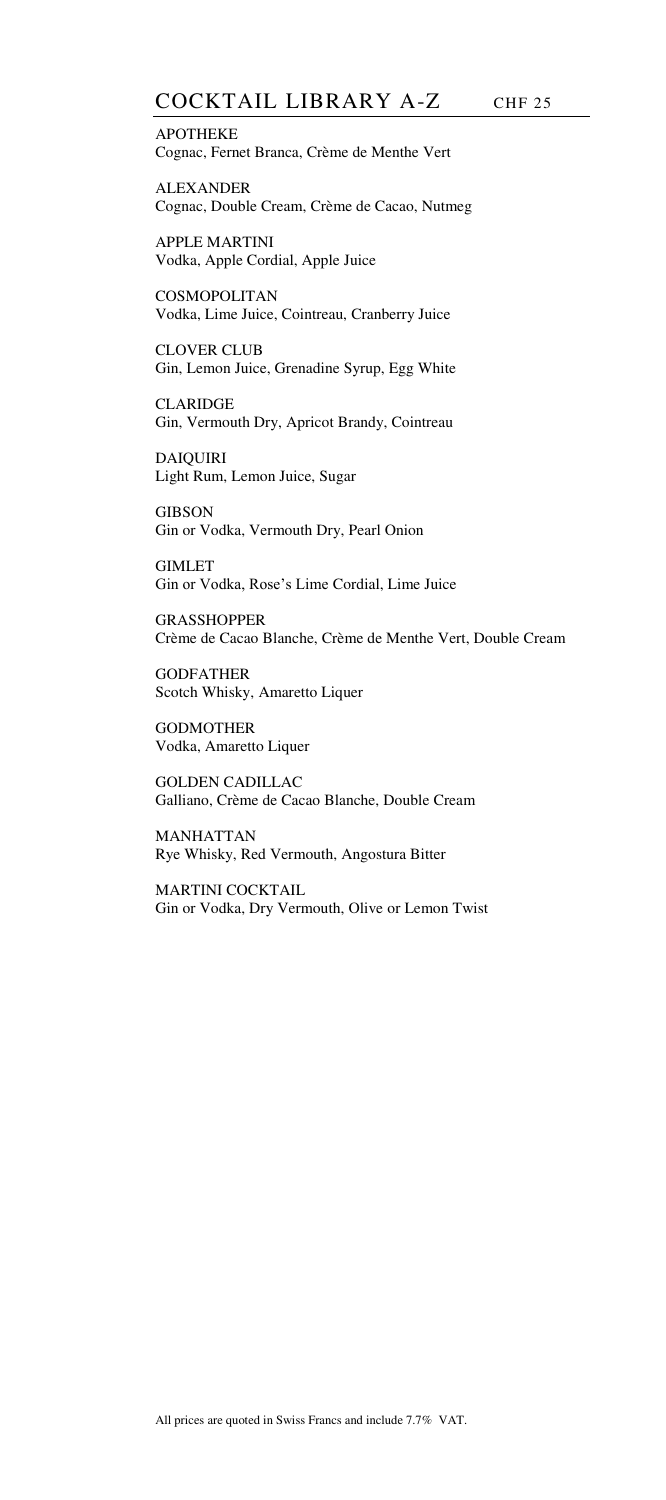# COCKTAIL LIBRARY A-Z CHF 25

MILANO-TORINO Campari, Carpano Punt e Mes

NEGRONI Gin, Campari, Red Vermouth

OLD FASHIONED Bourbon Whiskey, Soda, Angostura, Lump of Sugar

PARADISE Gin, Apricot Brandy, Orange Juice

ROB ROY Red Vermouth, Scotch Whisky, Angostura Bitter

RUSTY NAIL Scotch Whisky, Drambuie

SAZERAC Rye Whiskey, Absinthe, Peychaud's Bitter, Lump of Sugar

SIDE CAR Cognac, Cointreau, Lemon Juice

**SUISSESSE** Absinthe, Orgeat Syrup, Lemon Juice, Egg White, Sugar

**STINGER** Cognac, Crème de Menthe Blanche

VESPER MARTINI Gin, Vodka, Lillet Blanc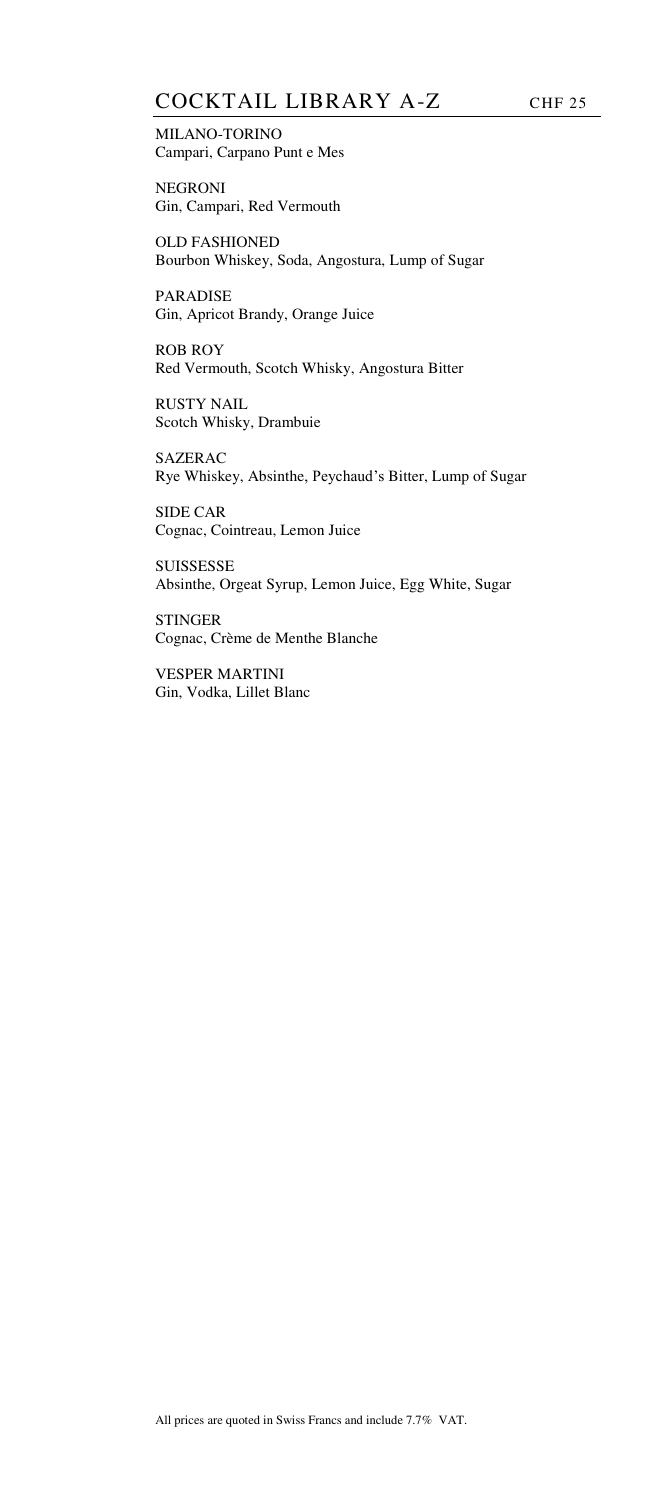### LONGDRINKS CHF 25

BAHAMA MAMA Dark Rum, Overproof Rum, Crème de Banane, Coffee Liquer, Orange Juice, Pineapple Juice, Lime Juice, Coconut Milk.

CAIPIRINHA Cachaça, Lime, Brown Sugar

FRESAS COLADA Light & Dark Rum, Strawberry, Cream of Coconut, Pineapple Juice

HARVEY WALLBANGER Vodka, Galliano, Orange Juice

HURRICANE White Rum, Dark Rum, Pineapple Juice, Orange Juice, Lime Juice, Grenadine Syrup, Passion Fruit Syrup

LADYKILLER Gin, Cointreau, Apricot Brandy, Pineapple Juice, Passion Fruit Syrup Orange Spiral, Fresh Mint

MAI TAI Dark Rum, Overproof Rum, Triple Sec, Lime Juice, Orgeat Syrup, Grenadine Syrup

MINT JULEP Bourbon Whiskey, Lemon Juice, Mint Leaves, Sugar, Angostura

MOJITO Light Cuban Rum, Lime, Mint Leaves, Sugar

PIÑA COLADA Light & Dark Rum, Pineapple Juice, Cream of Coconut

RAFFLES' SINGAPORE SLING Gin, Cointreau, DOM Bénèdictine, Fresh Lime Juice, Cherry Heering Pineapple Juice

SEA BREEZE Vodka, Grapefruit Juice, Cranberry Juice

SEX ON THE BEACH Vodka, Orange Juice, Cranberry Juice, Peach Liqueur

SOUTH SIDE Vodka, Mint Leaves, Fresh Lemon Juice, Sugar, Soda

TEQUILA SUNRISE Tequila, Orange Juice, Grenadine Syrup

ZOMBIE Dark Rum, Overproof Rum, Falernum, Angostura Bitter, Pernod, Lime Juice, Grenadine Sirup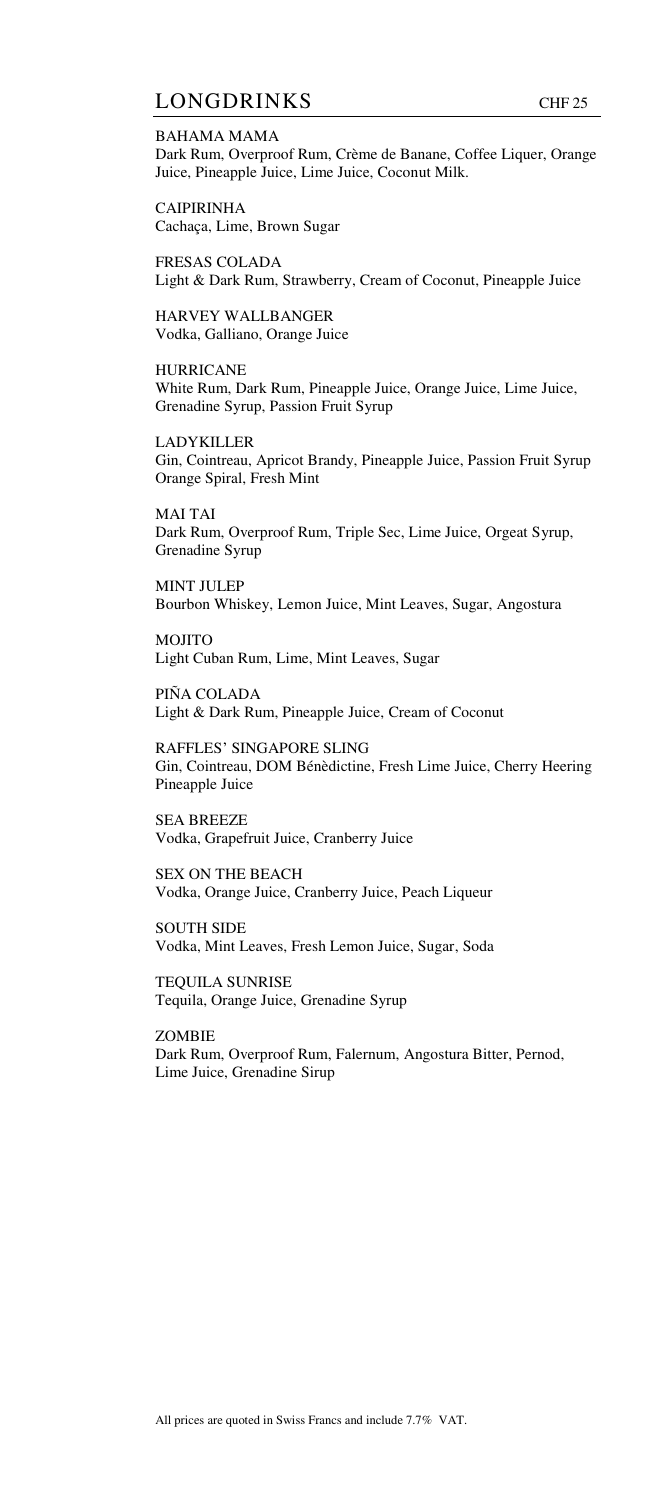### COLLINS CHF 25

TOM COLLINS Gin, Lemon Juice, Sugar, Soda

JOHN COLLINS Whisky, Lemon Juice, Sugar, Soda

RUM COLLINS Rum, Lemon Juice, Sugar, Soda

SLOE COLLINS Sloe Gin, Lemon Juice, Sugar, Soda

## SOURS CHF 25

ALFREDO Scotch Whisky, Lemon Juice, Orange Juice, Sugar

AMARETTO SOUR Amaretto Liquer, Lemon Juice, Sugar

PISCO SOUR Pisco, Angostura Bitter, Egg White, Lemon Juice, Sugar

WHISKEY SOUR Bourbon Whiskey, Lemon Juice, Sugar

# FIZZES & RICKEY CHF 25

GIN FIZZ Gin, Soda, Lemon Juice, Sugar

GIN RICKEY Gin, Soda, Lemon Juice

GOLDEN FIZZ Gin, Soda, Lemon Juice, Egg Yolk, Sugar

SILVER FIZZ Gin, Soda, Lemon Juice, Egg White, Sugar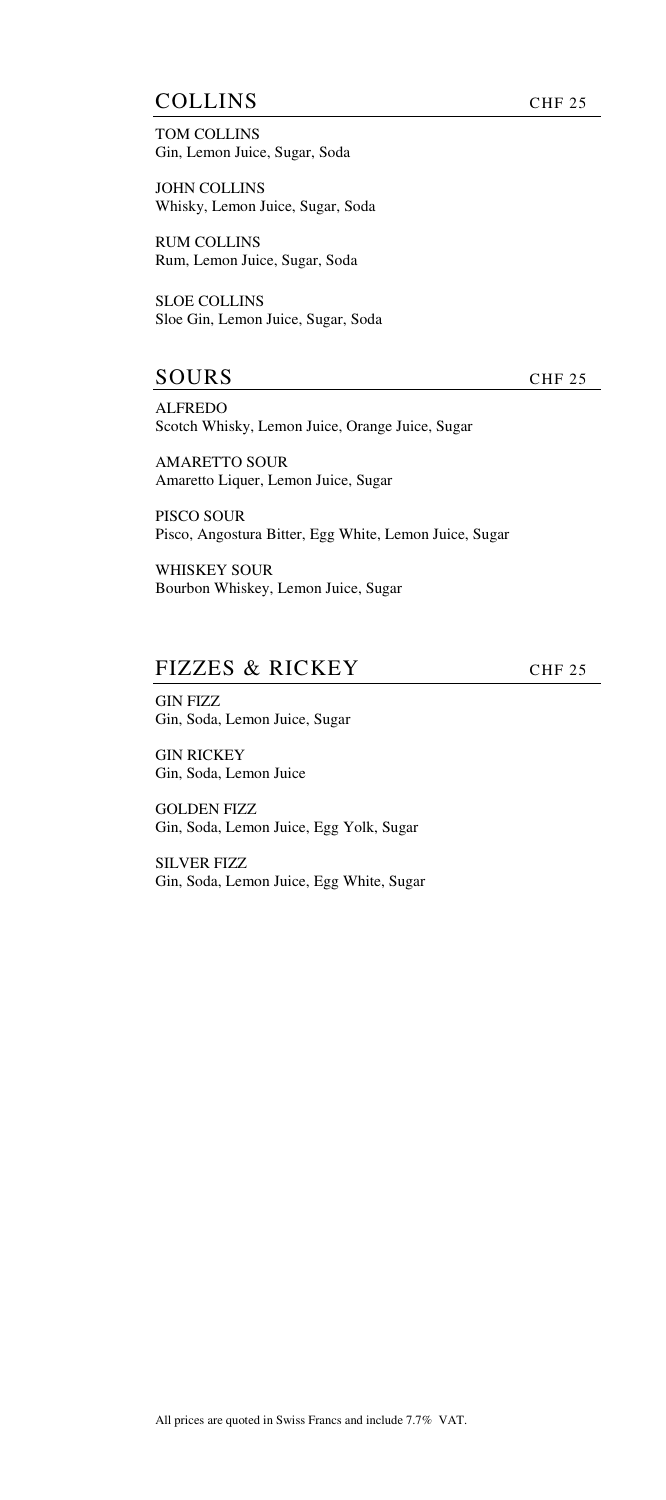## FOR DRIVERS CHF 16

**TUTTIFRUTTI** Various Fresh Juices

SPICY PUNCH Grapefruit Juice, Lemon Juice, Spiced Honey Syrup

SUMMER COOLER Ginger Ale, Lime, Mint, Sugar

VIRGINIA Cranberry Juice, Lime Juice, Maple Syrup, Soda

VIRGIN NEGRONI Rebels 0.0% Gin Alternative, Rebels 0.0% Aperitif Alternative, San Bitter

GIN & INNOCENCE Rebels 0.0% Gin Alternative, Rebels 0.0% Aperitif Alternative

VIRGIN 'N' STORMY Rebels 0.0% Rum Alternative, Lime Juice, Black Tea Syrup, Ginger Beer

ZEROQUIRI Rebels 0.0% Rum Alternative, Lime Juice, Sugar

| APERITIF                   | 4 C L    | <b>CHF 17</b> |
|----------------------------|----------|---------------|
| Aperol                     | 15.5 $%$ |               |
| Bitter Campari             | 23.0%    |               |
| Carpano Punt & Mes         | 16.0 $%$ |               |
| Dubonnet                   | 16.0 %   |               |
| Martini Bianco, Rosso, Dry | 23.0%    |               |
| <b>Noilly Prat</b>         | 18.0 $%$ |               |
| Ouzo                       | 40.0 %   |               |
| Pastis 51                  | 45.0 %   |               |
| Pernod                     | 40.0 %   |               |
| Ricard                     | 45.0 %   |               |
| Rabarbaro Zucca            | 16.0 %   |               |

| <b>ABSINTHE</b>         | 4CI      | CHE |
|-------------------------|----------|-----|
| Green Velvet »La Bleue« | 48.0 $%$ | 18  |
| Green Velvet »Verte«    | 53.0 %   | 22  |

| <b>BITTERS</b>         | 4CL.     | CHF 17 |
|------------------------|----------|--------|
|                        |          |        |
| Amaro Montenegro       | $25.0\%$ |        |
| Averna                 | 32.0 $%$ |        |
| Ramazzotti             | 30.0 $%$ |        |
| Appenzeller            | 29.0%    |        |
| <b>Braulio</b>         | 21.0%    |        |
| Cynar                  | 16.5 $%$ |        |
| Fernet Branca or Menta | 40.0 $%$ |        |
| Underberg, 2cl         | 44.0%    |        |
| Unicum                 | 42.0 $%$ |        |
| Jagermeister           | 35.0 $%$ |        |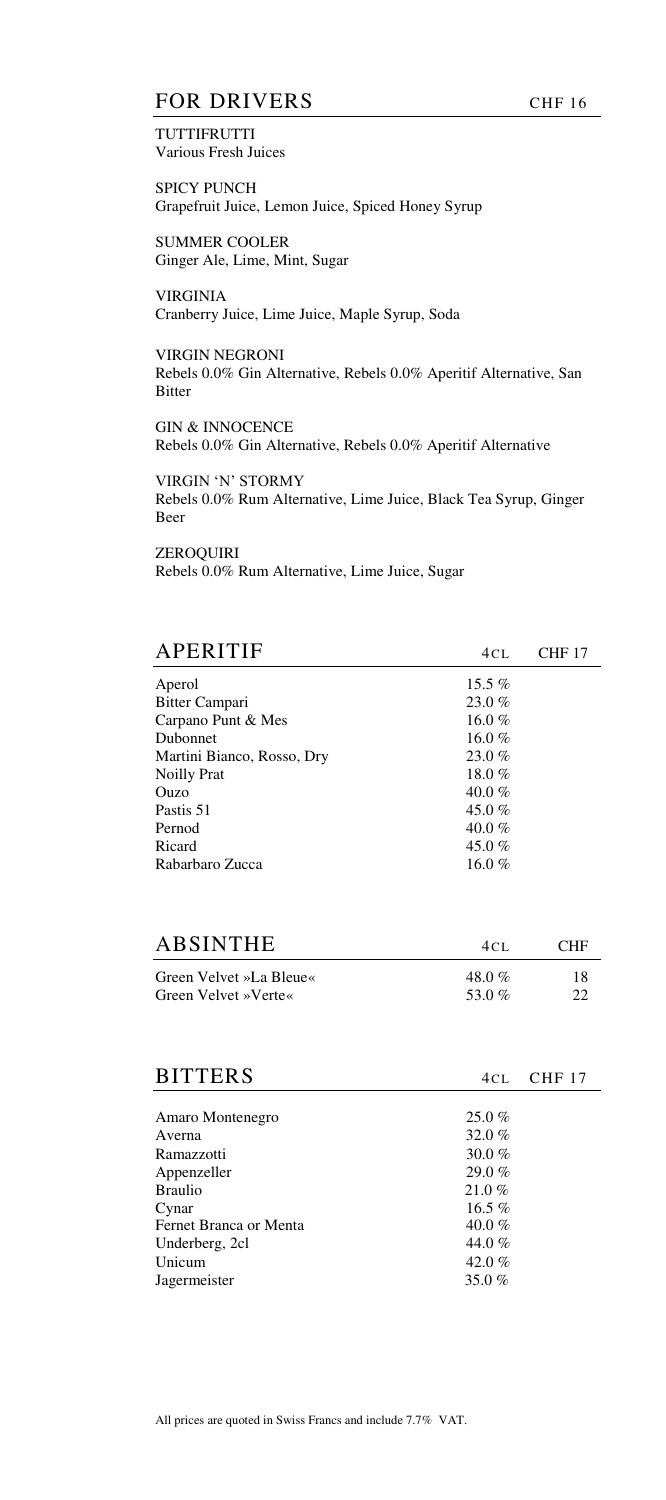| SHERRY                 |           | $5CL$ CHF 17 |
|------------------------|-----------|--------------|
| Tio Pepe Fino          | 15.8 $%$  |              |
| Dry Sack Medium        | 19.5 $%$  |              |
| Harvey's Bristol Cream | 17.5 $\%$ |              |

| <b>PORT</b>            | 5 C L     | <b>CHF</b> |
|------------------------|-----------|------------|
| Graham's Port 30 Years | $20.0 \%$ | 35         |
| Niepoort Dry White     | $20.0 \%$ | 17         |
| Sandeman Old Invalid   | $19.0\%$  | 17         |
| Taylor's 20 Years      | $20.0 \%$ | 26         |

| <b>RUM SELECTION</b>                    | 4 C L     | <b>CHF</b> |
|-----------------------------------------|-----------|------------|
| <b>BAHAMAS</b>                          |           |            |
| Bacardi Carta Blanca                    | $37.5\%$  | 18         |
| Bacardi Carta Oro                       | $40.0 \%$ | 18         |
| <b>CUBA</b>                             |           |            |
| Havana Club Maximo                      | 40.0 %    | 280/440    |
| Havana Club Cuban Selección de Maestros | 45.0 $%$  | 25         |
| Havana Club 7 Años                      | 40.0 $%$  | 18         |
| Havana Club Añejo Blanco                | 40.0 %    | 18         |
| Havana Club Añejo Blanco 3 Años         | $37.5\%$  | 18         |
| <b>DOMENICAN REPUPLIC</b>               |           |            |
| Brugal 1888                             | 40.0 %    | 25         |
| <b>GUYANA</b>                           |           |            |
| Eldorado Demerara 15 Años               | 43.0 %    | 35         |
| <b>JAMAICA</b>                          |           |            |
| Myers's Rum                             | $40.0 \%$ | 18         |
| <b>PUERTO RICO</b>                      |           |            |
| Ron del Barrilito Superior              | 43.0 %    | 23         |
| <b>MARTINIQUE</b>                       |           |            |
| J. Bally 12 Years                       | 45.0 $%$  | 23         |
| Chantal Comte Brut de Fut 1980          | 58.0%     | 95         |
| Chantal Comte L'Arbre du Voyageur       | 45.1 $%$  | 45         |
| Saint James                             | 40.0%     | 18         |
| <b>PERU</b>                             |           |            |
| Millionario XO                          | 40.0 %    | 32         |
| <b>GUATEMALA</b>                        |           |            |
| Zacapa 23 Años                          | 40.0 $%$  | 45         |

| <b>GIN</b>                    | 4CL       | <b>CHF</b> |
|-------------------------------|-----------|------------|
| Hendrick's                    | 41.0 %    | 18         |
| <b>Bombay Sapphire</b>        | $40.0 \%$ | 18         |
| Tangueray                     | $47.3\%$  | 18         |
| Kranewitt                     | 43.0 %    | 28         |
| Gordon's                      | $37.5\%$  | 18         |
| Martin Miller's               | $40.0 \%$ | 22         |
| Citadelle Reserve             | 44.7 $%$  | 22         |
| Monkey 47                     | 47.0 %    | 22         |
| Monkey 47 Sloe Gin            | 29.0%     | 22         |
| Mombasa Club                  | 41.5 $%$  | 22         |
| <b>Plymouth Navy Strength</b> | 57.0%     | 22         |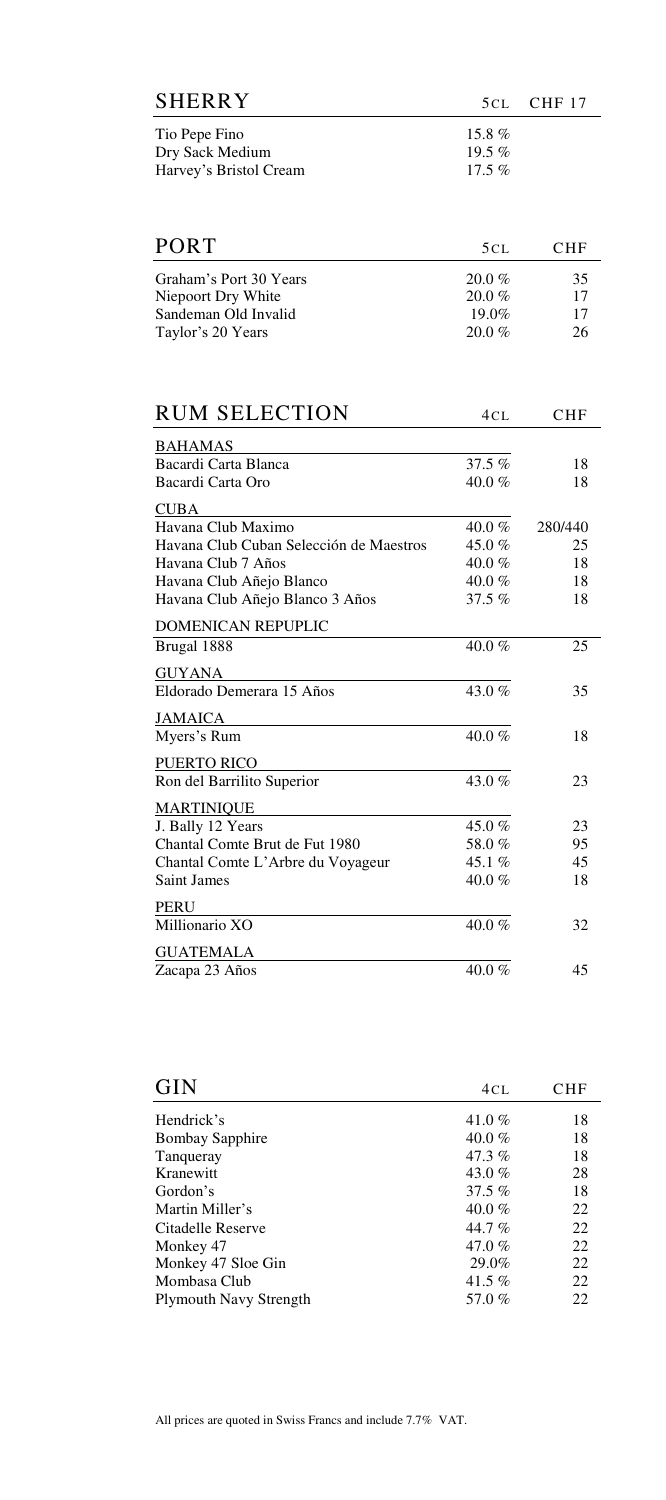| <b>VODKA</b>                     | 4CL      | CHF |
|----------------------------------|----------|-----|
| <b>Belvedere</b>                 | 40.0 %   | 22  |
| Grey Goose                       | 40.0 %   | 22  |
| Russian Standard Imperial        | 40.0 %   | 22  |
| Potocki                          | 40.0 %   | 19  |
| <b>Russian Standard Platinum</b> | 40.0 %   | 19  |
| <b>Xellent Swiss Vodka</b>       | 40.0 %   | 19  |
| Absolut Sweden                   | $40.0\%$ | 18  |
| Grasovka Bison Grass             | 40.0 %   | 18  |
| Moskovskaya                      | 40.0 %   | 18  |
| Russian Standard Original        | 40.0 %   | 18  |
| Stolichnaya                      | 37.5 $%$ | 18  |
| Van Hoo                          | $40.0\%$ | 18  |

| <b>BLENDED WHISKY</b>             | 4CL      | CHF |
|-----------------------------------|----------|-----|
| Chivas Regal Royal Salute 62 Guns | 43.0 $%$ | 300 |
| Chivas Regal Royal Salute         | 40.0 %   | 42  |
| Chivas Regal 25 Years             | $40.0\%$ | 36  |
| Chivas Regal 18 Years             | 43.0 %   | 28  |
| Chivas Regal 12 Years             | $40.0\%$ | 24  |
| Johnnie Walker Blue Label         | 40.0 %   | 45  |
| Johnnie Walker Celebrity          | 43.0 $%$ | 24  |
| Johnnie Walker Black Label        | 40.0 %   | 20  |
| Johnnie Walker Red Label          | $40.0\%$ | 18  |
| J & B 15 Years                    | 43.0%    | 24  |
| J & B Rare                        | $40.0\%$ | 18  |
| <b>Famous Grouse</b>              | 40.0 %   | 18  |
| Cutty Sark                        | 40.0 %   | 18  |

| <b>BOURBON WHISKEY</b>              | 4CL       | <b>CHF</b> |
|-------------------------------------|-----------|------------|
| <b>Woodford Reserve</b>             | 40.0 %    | 22         |
| Woodford Reserve Straight Rye       | $45.2\%$  | 22         |
| Woodford Reserve Double Oaked       | 43.2 $%$  | 28         |
| <b>Four Roses</b>                   | $40.0 \%$ | 18         |
| Michter's Bourbon                   | 45.7 $%$  | 28         |
| Old Forester 1920 Prohibition Style | 57.5%     | 24         |

| <b>TENNESEE WHISKEY</b>            | $4CI$ . | <b>CHF</b> |
|------------------------------------|---------|------------|
| Jack Daniel's Old No 7             | 40.0 %  | 18         |
| Jack Daniel's Single Barrel Select | 45.0 %  | 28         |

| <b>CANADIAN WHISKY</b> | 4CI.   | <b>CHF</b> |
|------------------------|--------|------------|
| Seagram's Crown Royal  | 40.0 % | 20         |
| Canadian Club          | 40.0 % | 18         |

| <b>JAPANESE WHISKY</b>     | $4CI$ .  | <b>CHF</b> |
|----------------------------|----------|------------|
| Suntory Yamazaki, 12 Years | 43.0 %   | 41         |
| Nikka from The Barrel      | 51.4 $%$ | 21         |
| Suntory Hibiki Harmony     | 43.0 %   | 28         |

| TAIWANESE SINGLE MALT 4CL |        | <b>CHF</b> |
|---------------------------|--------|------------|
| Kavalan 8 Years           | 40.0 % | 28         |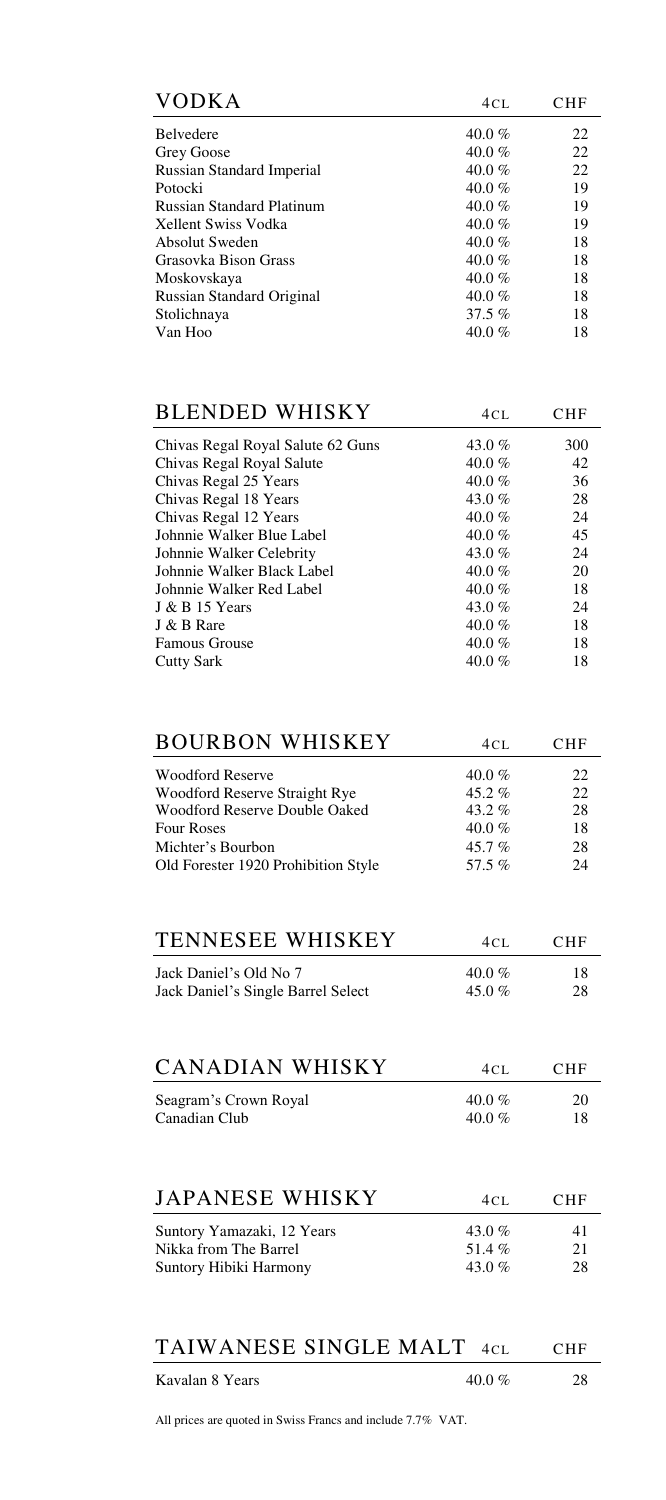| <b>IRISH WHISKEY</b> | 4CI.   | <b>CHF</b> |
|----------------------|--------|------------|
| Bushmill's 10 Years  | 40.0 % | 18         |
| Jameson              | 40.0 % | 18         |
| Tullamore Dew        | 40.0 % | 18         |

| WHISKY                            | 4cl      | <b>CHF</b> |
|-----------------------------------|----------|------------|
| <b>LOWLANDS</b>                   |          |            |
| Auchentoshan Triple Distilled     | 43.0%    | 38         |
| Glenkinchie 10 Years              | 43.0 %   | 20         |
| <b>HIGHLANDS</b>                  |          |            |
| Glenmorangie 18 Years             | 43.0 $%$ | 30         |
| Glenmorangie Original             | 43.0 $%$ | 21         |
| Glenmorangie Quinta Ruban         | 46.0 %   | 21         |
| Brora 30 Years                    | 54.3 %   | 240        |
| Dalwhinnie 15 Years               | 43.0 %   | 30         |
| Cragganmore 12 Years              | 40.0 $%$ | 30         |
| Clynelish 14 Years                | 46.0 $%$ | 26         |
| <b>Glenturret 12 Years</b>        | 40.0 %   | 22         |
| Oban 14 Years                     | 43.0%    | 22         |
| <b>SPEYSIDE</b>                   |          | <b>CHF</b> |
| Glenlivet Signatory 1971          | 54.6 %   | 75         |
| Glenlivet 21 Years                | 40.0 %   | 45         |
| <b>Glenlivet 18 Years</b>         | 40.0%    | 36         |
| Glenlivet Nadùrra 16 Years        | 40.0%    | 24         |
| Glenlivet 12 Years                | 40.0 %   | 21         |
| Glenfiddich Solera 15 Years       | 40.0 $%$ | 24         |
| Glenfiddich Winter Storm 21 Years | 43.0%    | 55         |
| The Macallan 18 Years Triple Cask | 43.0%    | 38         |
| The Macallan 12 Years Double Cask | 40.0 %   | 24         |
| Glenfarclas 12 Years              | 43.0 %   | 24         |
| Strathisla 12 Years               | 43.0 %   | 24         |
| Balvenie 21 Years Portwood Finish | 40.0 $%$ | 45         |
| <b>ISLAND</b>                     |          |            |
| Highland Park 12 Years            | 43.0 $%$ | 21         |
| Isle of Jura 16 Years             | 40.0 %   | 24         |
| Talisker Isle of Skye 10 Years    | 45.8%    | 22         |
| Arran                             | 43.0%    | 22         |
| ISLAY                             |          |            |
| Lagavulin Double 18 Years         | 43.0%    | 32         |
| Lagavulin Single 16 Years         | 43.0 $%$ | 24         |
| Laphroaig 10 Years                | 43.0%    | 24         |

| <b>MARC</b>                                                  | 2.5CL                 | <b>CHF</b> |
|--------------------------------------------------------------|-----------------------|------------|
| Marc de Champagne Goyard<br>Marc de Bourgogne Héritier Guyot | 40.0 $\%$<br>40.0 $%$ | 20<br>20   |
| Jeninser Marc G.B. von Tscharner                             | 41.0 %                |            |

| <b>BRANDY</b>                     | 2,5CL  | <b>CHF</b> |
|-----------------------------------|--------|------------|
| Carlos Primero                    | 38.0%  | 18         |
| Metaxa $5*$                       | 38.0%  | 18         |
| Vecchia Romagna                   | 38.0%  | 18         |
| Calvados Château du Breuil 15 ans | 41.0 % | 19         |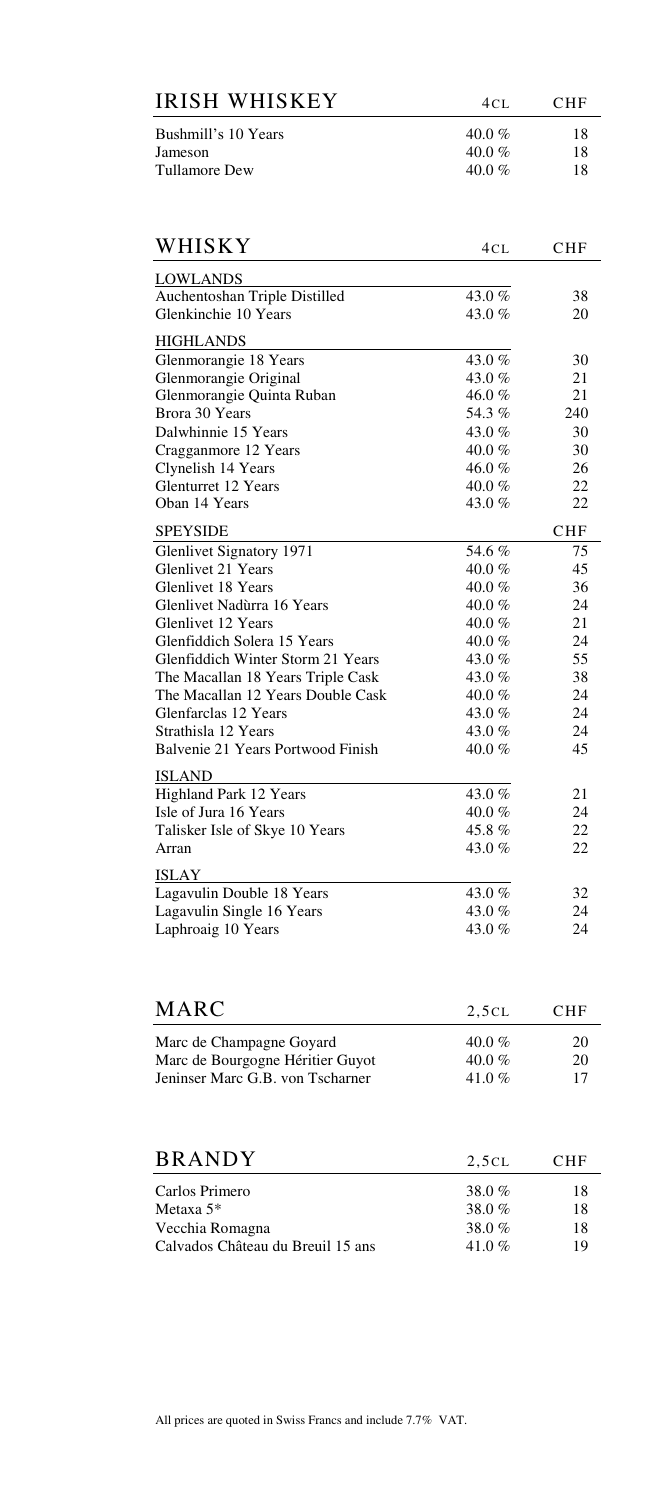| <b>GRAPPE</b>                   | 2,5CL    | CHF |
|---------------------------------|----------|-----|
| <b>TOSCANA</b>                  |          |     |
| Sassicaia, Bolgheri             | 40.0 %   | 21  |
| Tignanello, Antinori            | 42.0 %   | 21  |
| Ornellaia, Bolgheri             | 42.0 $%$ | 21  |
| Luce delle Vite                 | 40.0 %   | 21  |
| Sangioveto, Castellare          | 44.0%    | 19  |
| FRIULI                          |          |     |
| Nonino Picolit, Uva Bianca      | 50.0%    | 30  |
| Nonino Picolit, Ribolla         | 45.0 %   | 24  |
| Nonino Picolit, Riserva 8 Years | 43.0%    | 30  |
| <b>VENETO</b>                   |          |     |
| Di Recioto Amarone, Mezanellan  | 50.0%    | 19  |
| <b>PIEMONTE</b>                 |          |     |
| Barbera d'Asti, Quorum          | 45.0 %   | 21  |
| Di Barolo Sperss, Gaja          | 45.0 %   | 26  |
| Barolo TreSoliTre, Berta        | 45.0 $%$ | 26  |
| TICINO                          |          |     |
| Pian Marino, Uva Americana      | 47.0%    | 19  |

| <b>SPIRITS &amp; DIGESTIVES</b>   | 2,5CL    | CHF |
|-----------------------------------|----------|-----|
| Aalborg Akvavit                   | 42.0 %   | 18  |
| Gravensteiner Humbel              | 40.0 %   | 19  |
| Massenez Framboise or Mirabelle   | 43.0 $%$ | 17  |
| Dettling Kirsch Réserve           | 50.0 $%$ | 17  |
| Dettling Kirsch Vieux             | 50.0%    | 19  |
| Humbel Pflümli                    | 40.0 %   | 17  |
| Vielle Prune Châteaux Laubade     | 40.0 %   | 17  |
| Morand Williamine                 | 43.0 %   | 17  |
| Cachaça Velho Barreiro (4cl)      | 40.0 %   | 18  |
| Cachaça Velho Barreiro Gold (4cl) | 40.0 %   | 18  |
| Pisco Capel                       | 40.0 %   | 18  |
| HÄMMERLE EDELBRÄNDE               |          |     |
| Holunder oder Vogelbeere          | 42.0 %   | 19  |
| Herzstück Mirabelle               | 42.0 %   | 28  |
| Herzstück Quitte                  | 42.0 %   | 28  |
| Herzstück Wilder Steinkirsch      | 42.0 %   | 30  |
| Herzstück Himbeerbrand            | 42.0 %   | 30  |

| <b>TEQUILAS &amp; MEZCAL</b> | $4.0 \text{ }$ CL | <b>CHF</b> |
|------------------------------|-------------------|------------|
| Tequila Patron Silver (4cl)  | 40.0 $%$          | 22         |
| Tequila Don Julio Blanco     | 38.0%             | 22         |
| Tequila Don Julio Reposado   | 38.0%             | 26         |
| Tequila Don Julio 1942       | 38.0%             | 45         |
| Casamigos Blanco Tequila     | 40.0 $%$          | 22         |
| Casamigos Reposado Tequila   | 40.0 $%$          | 26         |
| Mezcal Illegal Anejo (4cl)   | 40.0 $%$          | 28         |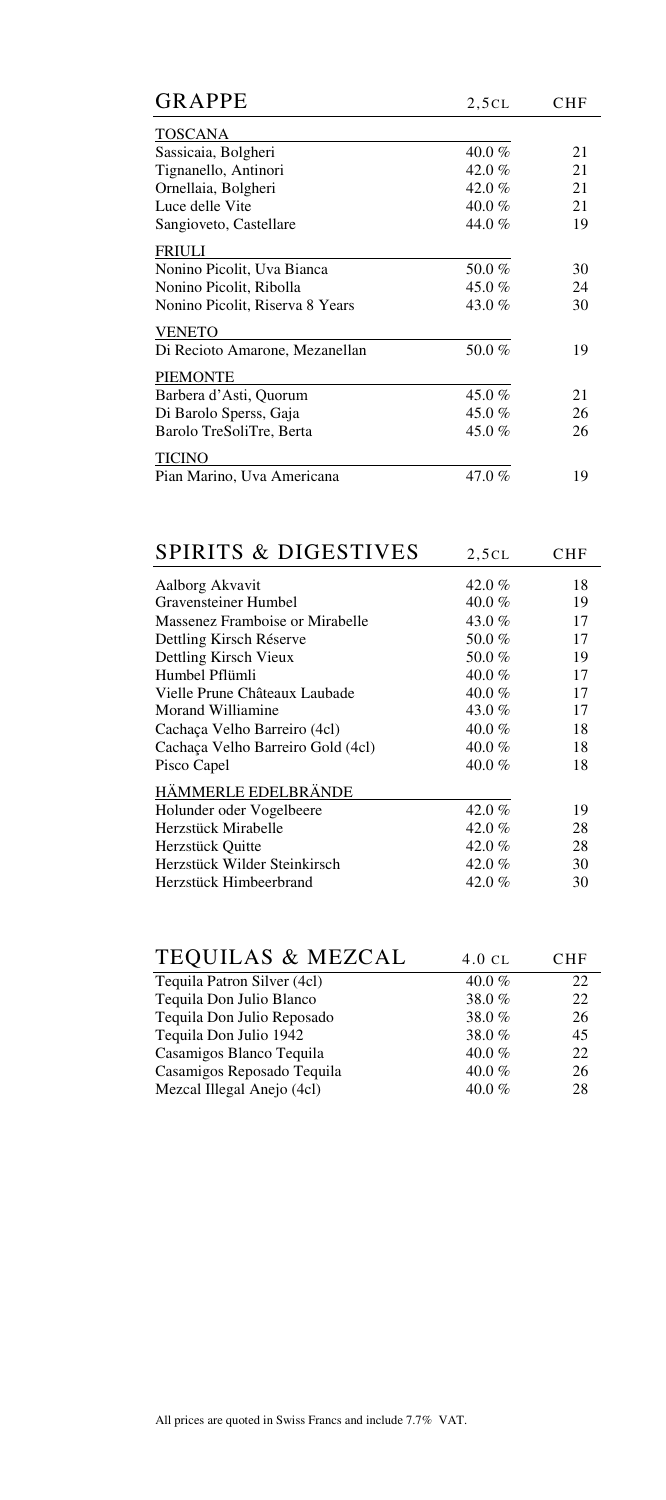| COGNAC                            | 2,5CL    | CHF |
|-----------------------------------|----------|-----|
| Rémy Martin V.S.O.P.              | 40.0 $%$ | 21  |
| Rémy Martin X.O.                  | 40.0 $%$ | 51  |
| Rémy Martin Louis XIII            | 40.0 $%$ | 190 |
| Léopold Gourmel, Age des Épices   | 43.0 $%$ | 50  |
| Léopold Gourmel, Age des Fleurs   | 42.0 $%$ | 34  |
| Léopold Gourmel, Premièrs Saveurs | 40.0 $%$ | 21  |
| Hennessy Fine                     | 40.0 $%$ | 21  |
| Hennessy X.O.                     | 40.0 $%$ | 34  |
| Hennessy Richard                  | 40.0 $%$ | 280 |
| Delamain X.O.                     | 40.0 %   | 26  |
| Courvoisier V.S.O.P.              | 40.0 $%$ | 21  |
| Bisquit V.S.O.P.                  | 40.0 $%$ | 21  |
| Martell Cordon Bleu               | 40.0 $%$ | 34  |
| Cognac de l'Yeuse XO              | 40.0 %   | 26  |

| ARMAGNAC                   | 2,5CL     | <b>CHF</b> |
|----------------------------|-----------|------------|
| Larressingle 1951          | $40.0 \%$ | 129        |
| Ferté de Partenay 1982     | 40.0 $%$  | 52         |
| Trepout Apotheose, 30 Años | $40.0\%$  | 40         |
| Laberdolive H.D.           | 42.0 %    | 30         |
|                            |           |            |

| <b>LIQUEURS</b>                  | 4CL   | <b>CHF</b> |
|----------------------------------|-------|------------|
| Amaretto                         | 28.0% | 17         |
| Anisette Marie Brizard           | 25.0% | 17         |
| Bailey's Irish Cream             | 17.0% | 17         |
| Bénédictine DOM                  | 40.0% | 17         |
| Crème de Banane, Bols            | 17.0% | 17         |
| Crème de Cacao Blanche ou Brune  | 24.0% | 17         |
| Cointreau                        | 40.0% | 17         |
| Crème de Cassis, Héritier Guyot  | 16.0% | 17         |
| Crème de Menthe Blanche ou Verte | 25.0% | 17         |
| Drambuie                         | 40.0% | 17         |
| <b>Grand Marnier</b>             | 40.0% | 17         |
| Grand Marnier 150 Years (2,5cl)  | 40.0% | 44         |
| Kahlua                           | 20.0% | 17         |
| Kümmel Gilka                     | 38.0% | 17         |
| Limoncello del Sole              | 25.0% | 17         |
| Malibu                           | 21.0% | 18         |
| Mandarin Napoleon                | 38.0% | 17         |
| Maraschino                       | 20.0% | 17         |
| Sambuca Molinari                 | 40.0% | 17         |
| Southern Comfort                 | 35.0% | 18         |
| Tia Maria                        | 20.0% | 17         |
| White Peach Karibso              | 24.0% | 17         |

| ALCOHOLIC SODA | 20CL     | - CHF |
|----------------|----------|-------|
| Schwunk        | 5.5 $\%$ |       |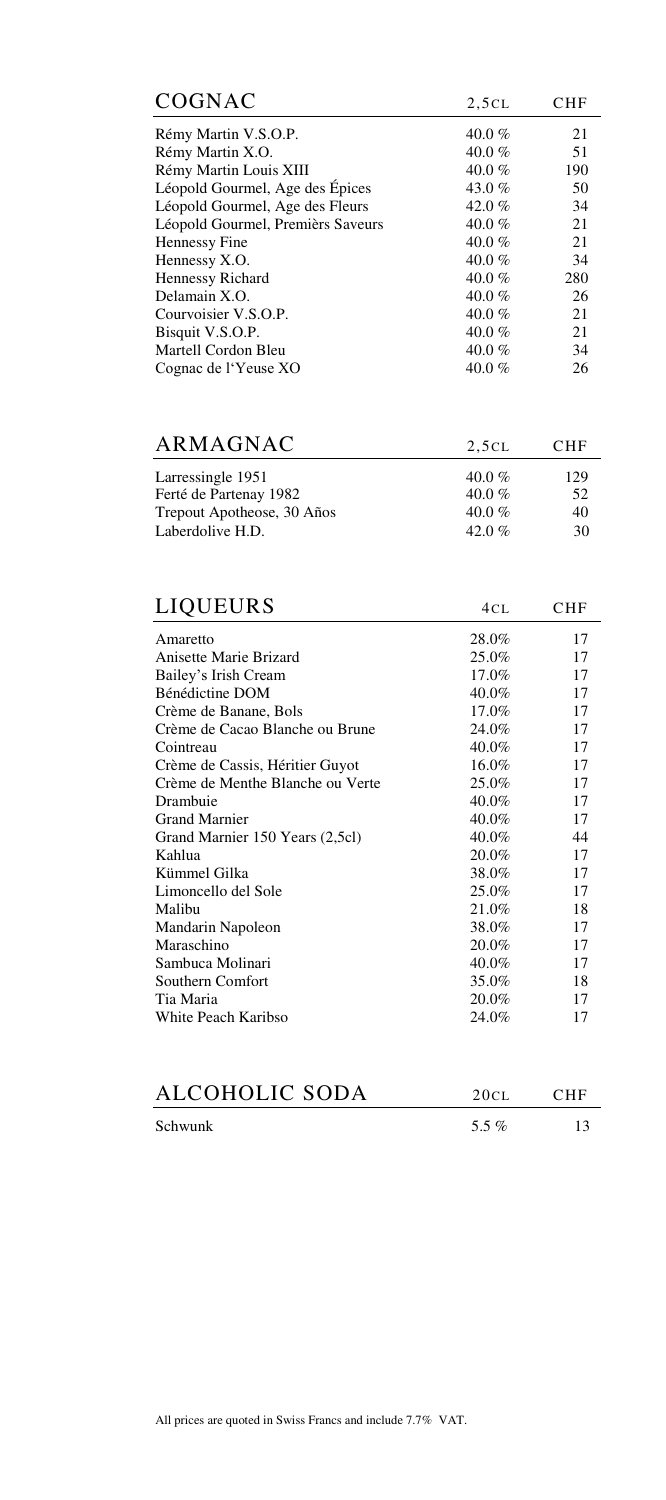| <b>BEERS</b>                |            | 50CL | CHF18         |
|-----------------------------|------------|------|---------------|
| <b>Augustiner Edelstoff</b> |            |      | 5.5 $%$       |
|                             |            | 33CL | <b>CHF 14</b> |
| Calanda Edelbräu            | <b>CH</b>  |      | 5.2%          |
| Warsteiner                  | <b>GER</b> |      | 4.8 $%$       |
| Corona                      | <b>MEX</b> |      | $4.6\%$       |
| Heineken                    | NL         |      | 5.0 %         |
| Fürstenberg                 | <b>GER</b> |      | 4.8 $%$       |
| Pilsner Urquell             | CZ.        |      | 4.4 $%$       |
| Bernina Bier                | <b>CH</b>  | 32CL | 4.8 $%$       |
| Palü Bier                   | CH         | 32CL | 5.0 %         |
| Guiness Stout               | <b>IRE</b> |      | $4.2\%$       |
| Erdinger Weizen             | <b>GER</b> |      | 5.3%          |
| NON ALCOHOLIC               |            |      |               |
| Clausthaler                 | GER        |      |               |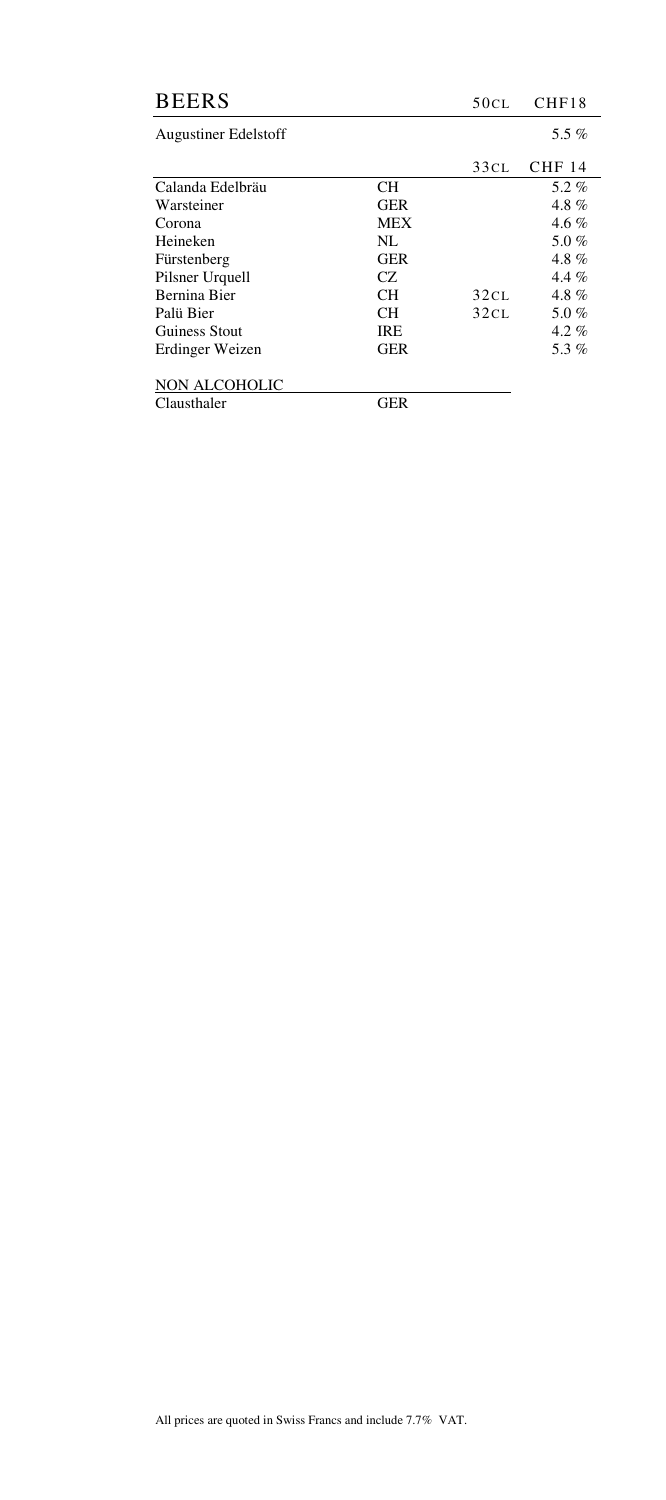| FRESH FRUIT JUICES | 20CL | CHF. |
|--------------------|------|------|
| Orange             |      | 12.  |
| Grapefruit         |      | 12.  |
| Fresh Mixed Juices |      | 16   |
|                    |      |      |
|                    |      |      |

# SOFT DRINKS CHF 9

| Coca Cola                                      | 33cl |
|------------------------------------------------|------|
| Coca Cola Zero                                 | 33cl |
| Coca Cola Light                                | 33cl |
| Fanta                                          | 33cl |
| Sprite                                         | 33cl |
| Fever-Tree Premium Tonic Water                 | 20c1 |
| Schweppes Bitter Lemon or Tonic                | 20c1 |
| <b>Swiss Mountain Spring Classic Tonic</b>     | 20c1 |
| Fever-Tree Ginger Beer                         | 20c1 |
| Schweppes Ginger Ale                           | 20c1 |
| Orangina                                       | 25c1 |
| Red Bull                                       | 25c1 |
| Rivella Rot                                    | 33cl |
| Rivella Grün                                   | 33cl |
| Rivella Blau                                   | 33cl |
| Rivella Refresh                                | 33cl |
| Michel Juices (Grape, Orange, Pear or Apricot) | 20c1 |
| San Bitter Analcolico Red                      | 10cl |
|                                                |      |

| <b>HEALTH DRINK</b> | $33CL$ CHF 9 |  |
|---------------------|--------------|--|
|                     |              |  |

Kombucha Carpe Diem

# MINERAL WATER CHF 9

| <b>SPARKLING</b> |      |
|------------------|------|
| Valser           | 33c1 |
| Passugger        | 35c1 |
| San Pellegrino   | 45c1 |
| Perrier          | 33c1 |
| <b>STILL</b>     |      |
| Valser           | 33cl |
| Allegra          | 35c1 |
| Evian            | 50c1 |
|                  |      |

| COFFEE & TEA                      | CHF |
|-----------------------------------|-----|
| Coffee Portion                    |     |
| <b>Espresso</b>                   |     |
| Double Espresso                   |     |
| Cappuccino                        | 9   |
| Latte Macchiato                   | 9   |
| Irish Coffee                      | 25  |
| Choice of Tea and Infusion        | 12  |
| Hot Swiss Chocolate or Ovomaltine |     |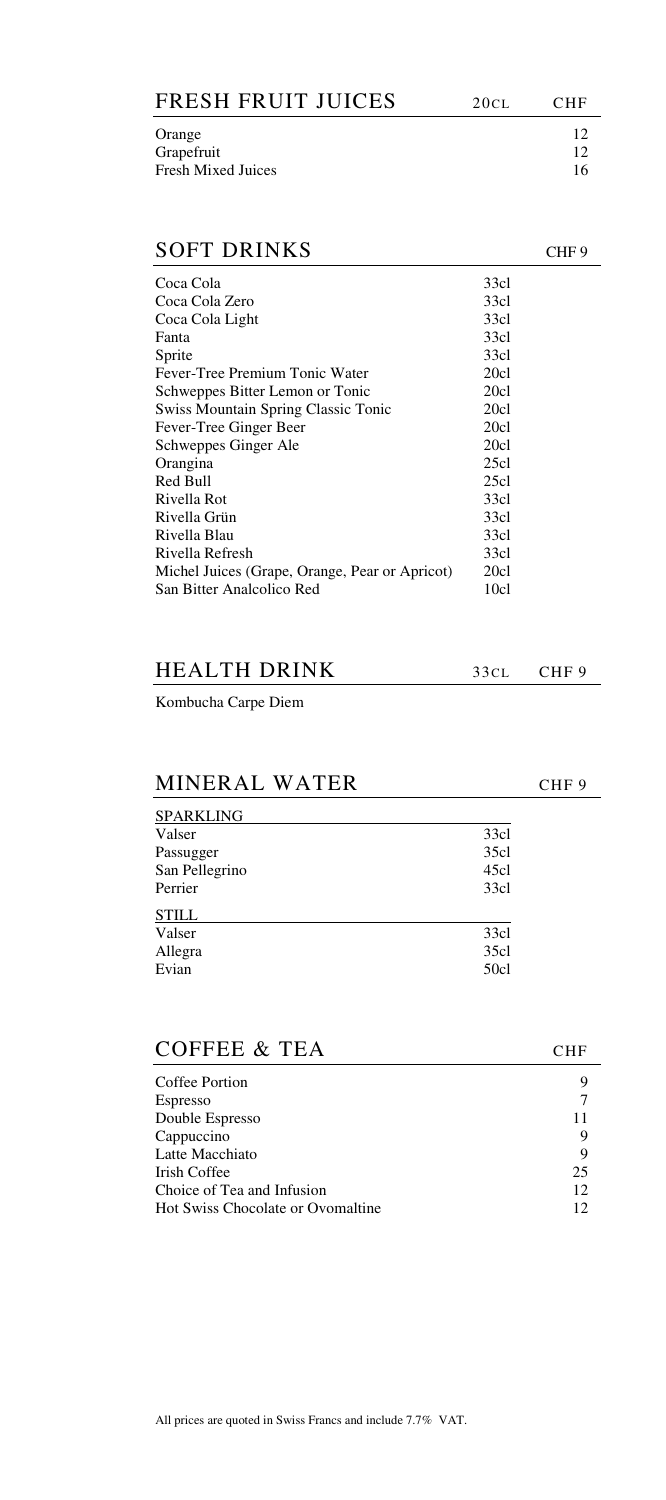| <b>DESSERTS</b>                                                                                                                                                                                                                         | <b>CHF</b> |  |
|-----------------------------------------------------------------------------------------------------------------------------------------------------------------------------------------------------------------------------------------|------------|--|
| CHOICE OF TARTS AND PASTRIES (PER PIECE)<br>Auswahl an Torten und Kuchen (pro Stück)                                                                                                                                                    | 8/14       |  |
| <b>SEASONAL FRUIT PLATTER</b><br>Saisonaler Früchte Teller                                                                                                                                                                              | 24         |  |
| <b>CLASSIC TIRAMISU</b><br>Klassisches Tiramisu A. C. E. G.                                                                                                                                                                             | 25         |  |
| VANILLA CRÈME BRULÉE<br>Crème Brulée Vanille A. С. G. н.                                                                                                                                                                                | 25         |  |
| SABLÉ TART WITH VANILLA AND STRAWBERRIES<br>Sablé-Torte mit Vanille und Erdbeeren A. C. G. E.                                                                                                                                           | 25         |  |
| FLOATING ISLAND, VANILLA CUSTARD<br>Île Flotante mit Crème Anglaise A. C. G.                                                                                                                                                            | 25         |  |
| 64% MADAGASCAR CHOCOLATE MOUSSE<br>64% Madagascar Schokoladen Mousse A. C. E. G.                                                                                                                                                        | 25         |  |
| «PALACE» CHOCOLATE CAKE<br>"Palace" Schokoladentorte A. C. E. G.                                                                                                                                                                        | 25         |  |
| <b>ICE CREAM &amp; COUPES</b>                                                                                                                                                                                                           | CHF        |  |
| <b>HOUSEMADE ICE CREAM</b><br>Hausgemachte Glacé A. C. E. G.                                                                                                                                                                            | 5 / Scoop  |  |
| Tahiti vanilla, Swiss dark chocolate, pistachio, Arabica coffee,<br>Piedmont hazelnut, «fleur de sel» caramel<br>Tahiti Vanille, Schweizer Bitterschokolade, Pistazien, Arabica Kaffee,<br>Piemonteser Haselnuss, Karamell Fleur-de-Sel |            |  |
| <b>OUR SORBETS</b><br><b>Unsere Sorbets</b><br>Mango, strawberry, lemon<br>Mango, Erdbeere, Zitrone                                                                                                                                     | 5 / Scoop  |  |
| FORET NOIRE A. C. E. G.<br>Chocolate, Vanille, Cerises, Kirsch, Biscuit, Crème Chantilly<br>Schwarzwälder Torte<br>Schokolade, Vanile, Kirschen, Kirsch, Biscuits, Chantilly-Crème                                                      | 22         |  |
| RUM RAISINS A. C. E. G.                                                                                                                                                                                                                 | 22         |  |
| Rum-Raisin ice-cream, Chantilly cream, Martinique rum<br>Rum-Rosinen Eis, Chantilly Crème, Rum von Martinique                                                                                                                           |            |  |
| RASPBERRIES AND VANILLA A. C. E. G.<br>Vanille ice cream, warm raspberries, Chantilly cream<br>Vanille Eis, warme Himbeeren, Chantilly Crème                                                                                            | 22         |  |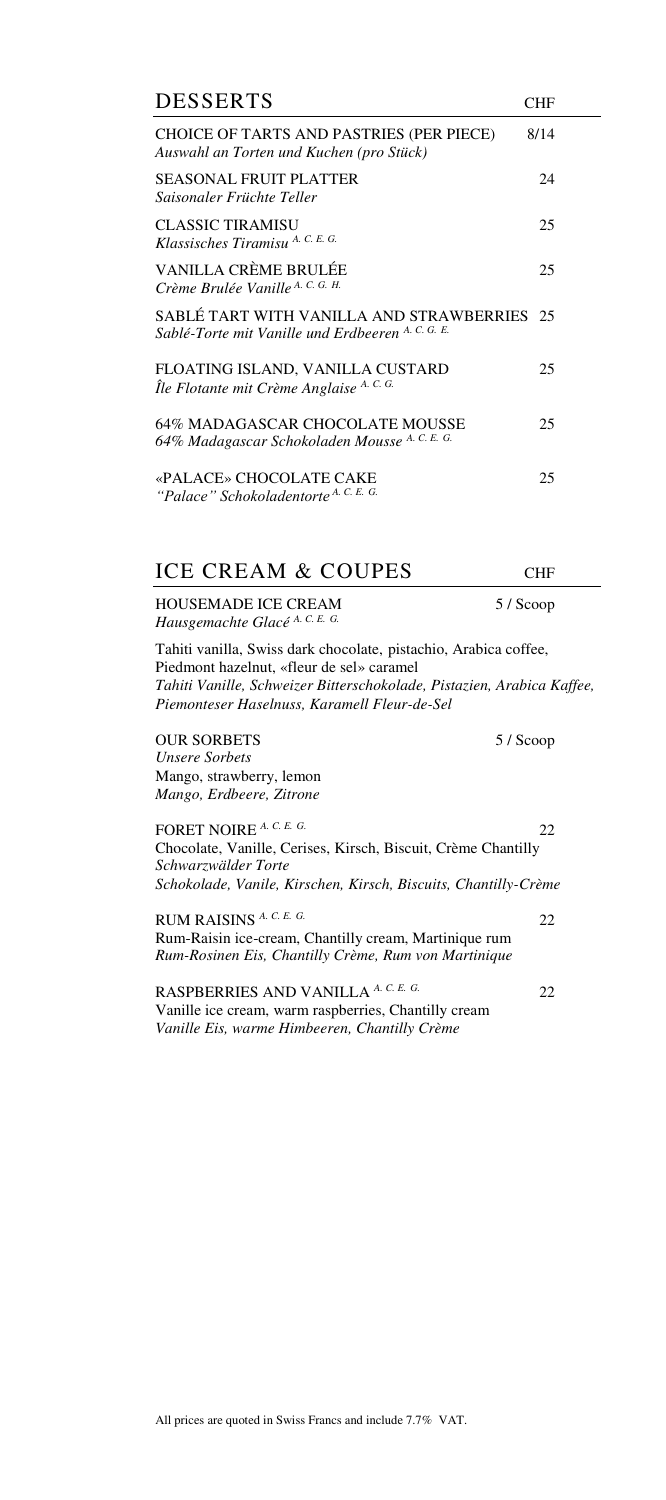# SANDWICHES & BURGERS

| «PALACE» CLUB SANDWICH A. C. E. M. E.                                                                                                                                                                                                                                             | 43 |
|-----------------------------------------------------------------------------------------------------------------------------------------------------------------------------------------------------------------------------------------------------------------------------------|----|
| «PALACE» BURGER<br>Dry-aged Black Angus beef, bacon, Gruyère cheese<br>Port-glazed caramelised onions, and BBQ sauce<br>«Palace» Burger A. C. E. G. N. O.<br>Dry-aged Black Angus Rindsfleisch, Speck<br>Portweinzwiebeln, Gruyère und BBQ Sauce                                  | 45 |
| PLANT-BASED «BEYOND MEAT» BURGER<br>With port-glazed caramelised onions A. E. G. N. O.<br>«Beyond Meat» Burger mit Portweinzwiebeln                                                                                                                                               | 36 |
| LEBANESE-STYLE WRAP<br>Za'atar-spiced chicken, labneh dip and pickles<br>Libanesischer Wrap A. E. G<br>mit Za'atar gewürztes Poulet<br>Labneh Dip und eingelegtes Gemüse                                                                                                          | 38 |
| <b>BLACK TRUFFLE CROQUE MONSIEUR</b><br>Oven-baked white bread with ham<br>Swiss cheese, black truffle Mornay sauce<br>Trüffel Croque Monsieur <sup>A.C.G.</sup><br>Überbackenes Brot mit Schinken, Schweizer Käse<br>Mornay Sauce mit schwarzem Trüffel                          | 40 |
| <b>REUBEN SANDWICH</b><br>Toasted country bread with garlic butter, pastrami<br>Sauerkraut, swiss cheese and horseradish-mayo dressing<br>Reuben Sandwich A. C. G.<br>Getoastetes Landbrot mit Knoblauchbutter, Pastrami<br>Sauerkraut, Schweizer Käse, Meerrettich-Mayo Dressing | 42 |
| AVOCADO TOAST ON MULTIGRAIN BREAD<br>With poached egg, tomatoes and coriander<br>Avocado Toast auf Mehrkornbrot A.C.<br>mit pochiertem Ei, Tomaten und Koriander                                                                                                                  | 38 |
|                                                                                                                                                                                                                                                                                   |    |

All sandwiches and burgers are served with a choice of French fries, sweet potato fries with Parmesan or a mixed salad *Als Beilage servieren wir eine Auswahl von Pommes Frites, Süsskartoffel-Fries mit Parmesan oder einen gemischten Salat. E. G.*

# SALADS

| CAESAR SALAD <sup>A. C. D. G. M.</sup>                                                                                                                                                                                                                                                | 34    |
|---------------------------------------------------------------------------------------------------------------------------------------------------------------------------------------------------------------------------------------------------------------------------------------|-------|
| with chicken / mit Poulet A. C. D. G. E. M.                                                                                                                                                                                                                                           | 42    |
| with lobster / mit Hummer A. B. C. D. G. M.                                                                                                                                                                                                                                           | 52    |
| <b>TRADITIONAL NICOISE SALAD</b><br>with Ventresca tuna<br>«Nizza Salat» mit Ventrasca Thunfisch C. D. M.                                                                                                                                                                             | 42    |
| ARTICHOKE-SALAD WITH BURRATA DI BUFALA<br>Black truffle, parmesan and vinaigrette<br>Artischockensalat mit Burrata di Bufala A.G. O.<br>Schwarze Trüffel, Parmesan und Vinaigrette                                                                                                    | 45    |
| <b>WINTER SALAD</b><br>Quinoa and red lentils, pumpkin, cucumber, beetroot<br>Fresh figs and citrus, pumpkin seeds and mustard vinaigrette<br>Winter Salat $A$ . E. M.<br>Quinoa, rote Linsen, Kürbis, Gurken, Randen, frische Feigen<br>Zitrusfrüchte, Kürbiskerne, Senf-Vinaigrette | 36    |
| «CAPRESE» SALAD<br>with Buffalo mozzarella<br>«Caprese» Salat mit Büffelmozzarella <sup>G.</sup>                                                                                                                                                                                      | 28/36 |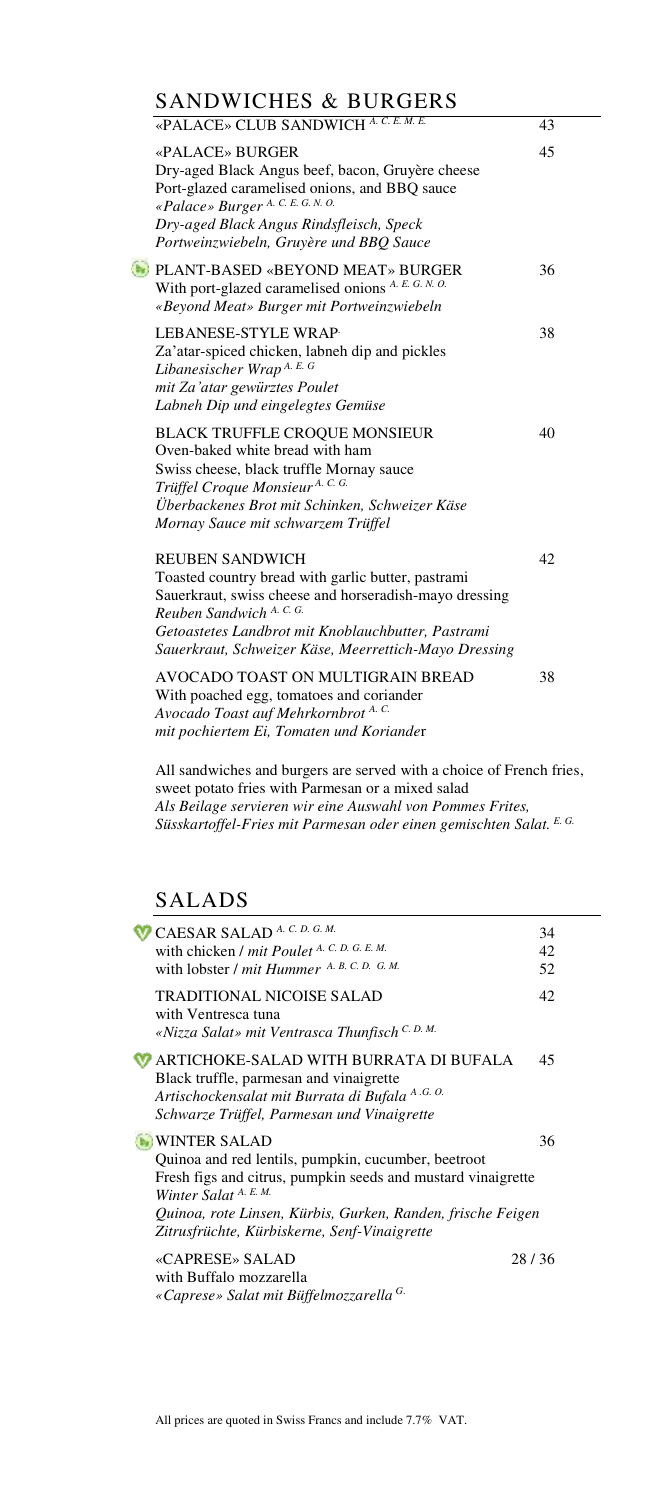# APPETIZERS

| TSARSKAYA OYSTERS NO. 2 (half dozen)<br>Toasted rye bread, seaweed butter, mignonette sauce<br>Tsarskaya No. 2 Austern (halbes Duzend)<br>Roggen-Toast, Algenbutter, Mignonette Sauce | 45    |
|---------------------------------------------------------------------------------------------------------------------------------------------------------------------------------------|-------|
| ENGADINE COLD CUT PLATTER<br>Pickles and sourdough bread<br>Bündner Fleischspezialitäten<br>Essiggurken, Silberzwiebeln, Sauerteig-Brot                                               | 32/46 |
| BEEF FILET TARTAR (180G)<br>with truffle and Parmesan and French fries<br>Tatar vom Rindsfilet (180g) mit Trüffel und Parmesan<br>Mit Pommes Frites A. C. G. M.                       | 52    |
| HOUSE-MADE DUCK FOIE GRAS TERRINE<br>Kumquat confit with alpine flowers and brioche<br>Hausgemachte Enten Foie Gras Terrine A. C. G. O.<br>Kumquat-Confit mit Alpenblumen, Brioche    | 46    |
| SMOKED SALMON WITH TRADITIONAL GARNISH<br>Geräucherter Lachs mit klassischer Beilage A. D. G.                                                                                         | 40    |
| RÖSTI WITH SMOKED SALMON AND SOUR CREAM<br>Rösti mit Lachs und Sauerrahm D. G.                                                                                                        | 48    |
| with 10g Oscietra caviar / mit 10g Oscietra Kaviar C.<br><b>SEARED DUCK FOIE GRAS ESCALOPE</b>                                                                                        | 90    |
| Roasted apple, rhubarb purée, Calvados-chicken jus<br>Scharf angebratenes Foie Gras mit geröstetem Apfel G. O.<br>Rhabarber Purée, Geflügel Jus mit Calvados                          | 40    |

# SOUPS

| <b>CLASSIC MINESTRONE SOUP</b><br>Klassische Minestrone A.E. G. L.                                                                                                                                               | 28 |
|------------------------------------------------------------------------------------------------------------------------------------------------------------------------------------------------------------------|----|
| BUTTERNUT AND CHESTNUT VELOUTÉ<br>Croûtons and whipped cream<br>Butternut-Kastanien Velouté <sup>A.G.</sup><br>Croûtons und Schlagsahne                                                                          | 28 |
| FISH SOUP WITH SAFFRON AND POACHED FISH<br>Potatoes, garlic chips, rouille sauce and croûtons<br>Fischsuppe mit Saffran und pochiertem Fisch A. C. D. G.<br>Kartoffeln, Knoblauch-Chips, Rouille Sauce, Croûtons | 40 |
| <b>CLEAR OXTAIL SOUP</b><br>with Sherry-scented vegetable pearls<br>Klare Ochsenschwanzsuppe <sup>0.</sup><br>Mit Sherry parfümierte Gemüseperlen                                                                | 28 |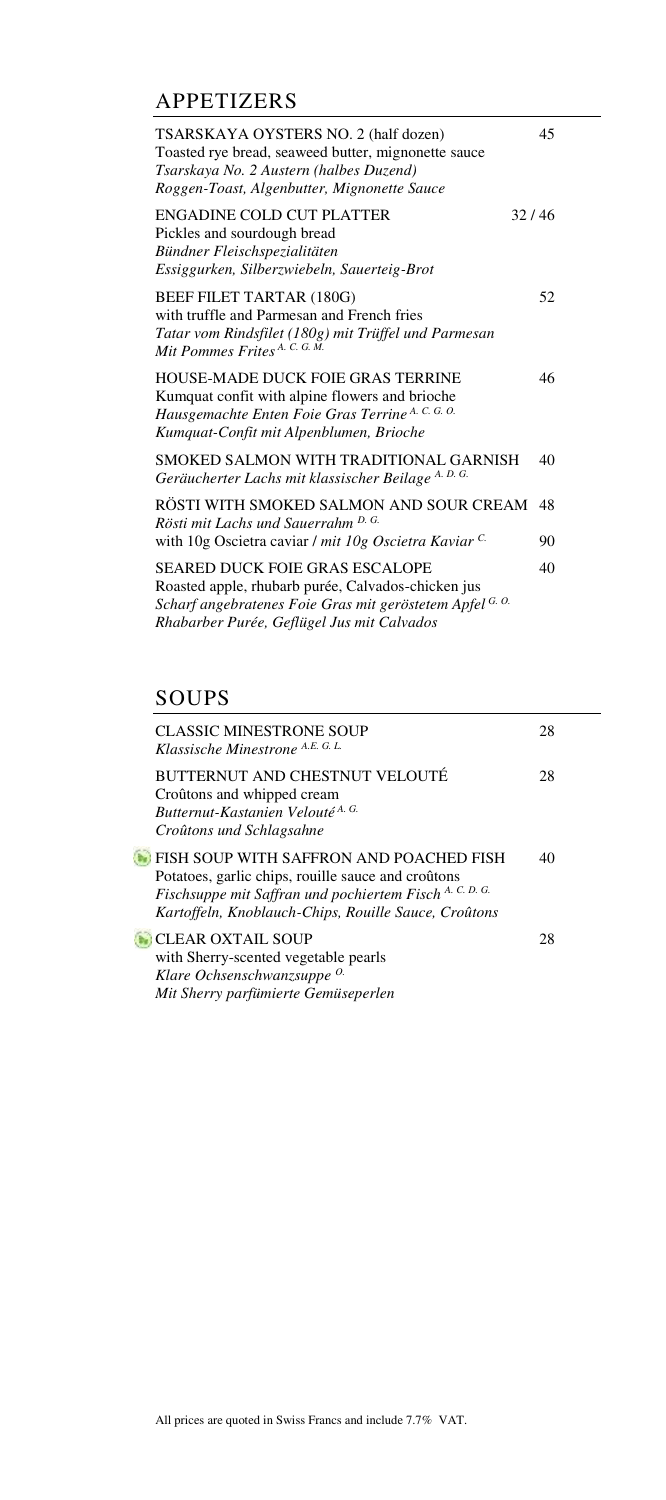# PASTA & RISOTTO

## PASTA PREPARED TO YOUR LIKING 34 *Pasta nach Ihrer Wahl A. G.* Napoletana – tomatoes and basil *Napoletana – Tomaten und Basilikum*   $\mathbf{\nabla}$  Pesto – basil, garlic, pine nuts *Pesto – Basilikum, Knoblauch, Pinienkerne G. H.* Bolognese – minced beef, tomato *Bolognese – Rindfleisch, Tomaten*  Carbonara with bacon, egg yolk, Parmesan and cream *Carbonara mit Speck, Eigelb, Parmesan und Sahne A. C. G.* TAGLIOLINI WITH BLACK TRUFFLE CREAM SAUCE 68 *Tagliolini an Crèmesauce mit schwarzem Trüffel A. C. G.* CICCATIELLI WITH CLAMS AND CRUSTACEANS 52 Broccolini, tomato confit, Taggiasche olives *Ciccatielli mit Muscheln und Krustentieren Broccolini, Tomaten-Confit, Taggiasche Oliven*  PUMPKIN RISOTTO WITH JUS-GLAZED ONIONS 42 Parmiggiano dentelle and seared pumpkin *Kürbis-Risotto mit glasierten Zwiebeln Parmesan Dentelle, sautierter Kürbis*

# MAIN COURSES

| MEUNIÈRE DOVER SOLE FILET<br>Grenobloise-sauce, fork-crushed Ratte potatoes<br>Balsamico-onions, Taggiasche olives and olive oil<br>Seezunge à la Meunière, Grenobloise-Sauce A. D. G. O.<br>Zerstampfte Ratte-Kartoffeln, Petersilie<br>Balsamico-Zwiebeln, Taggiasche Oliven und Olivenöl | 82 |
|---------------------------------------------------------------------------------------------------------------------------------------------------------------------------------------------------------------------------------------------------------------------------------------------|----|
| <b>GRILLED BLACK TIGERS PRAWNS</b><br>Marinated with preserved lemon, garlic and oregano<br>Fattouch salad with sumac<br>Grillierte Riesengarnelen B. G.<br>Mariniert mit eingelegter Zitrone, Knoblauch und Oregano<br><b>Fattouch Salat mit Sumach</b>                                    | 70 |
| «PAILLARD RUCOLINA»<br>With mustard, herbs, rocket salad and tomato<br>«Paillard Rucolina» mit Senf, Kräutern A. G. M. L.<br>Rucola Salat und Tomaten                                                                                                                                       | 62 |
| TRADITIONAL WIENER SCHNITZEL<br>with French fries<br>Traditionelles Wiener Schnitzel mit Pommes A. C.E. G. M.                                                                                                                                                                               | 68 |
| <b>BEEF BOURGUIGNON</b><br>With onions, mushrooms and bacon<br>Gratinated polenta with parmiggiano<br>Boeuf Bourguignont A. G. O.<br>mit Zwiebeln, Pilze und Speck<br>Gratinierte Polenta mit Parmesan                                                                                      | 52 |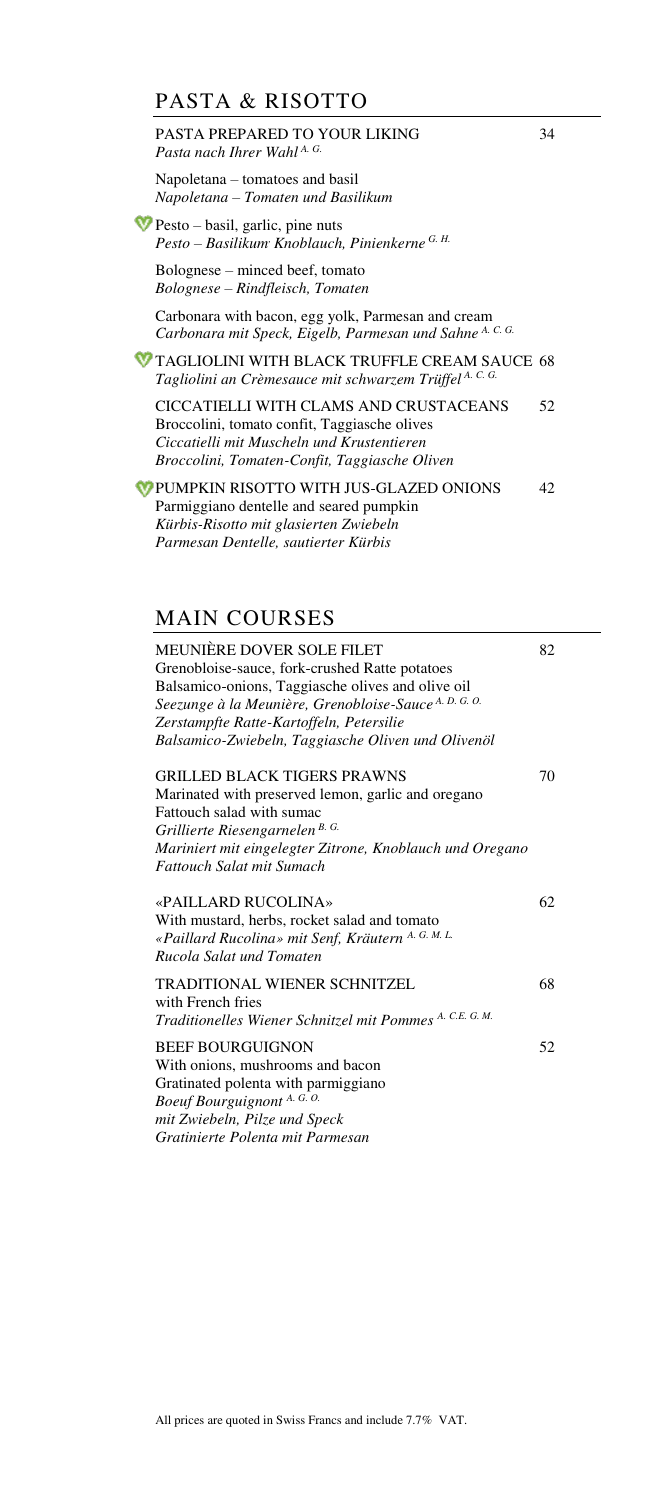# ASIAN SPECIALTIES

| POKE BOWL<br>Tuna, avocado, wakame, nori, mango, rice<br>with a sesame-ponzu dressing<br>Poke Bowl C. D. F. L. N.<br>Thunfisch, Avocado, Wakame, Nori, Mango, Reis<br>mit Sesam-Ponzu Dressing        | 45 |
|-------------------------------------------------------------------------------------------------------------------------------------------------------------------------------------------------------|----|
| PHAD THAI                                                                                                                                                                                             | 48 |
| Rice noodles, soy sprouts, broccoli, shrimps, eggs<br>or vegetarian<br>Phad Thai $B. C. D. F. L. N.$<br>Reisnudeln, Soja Sprossen, Broccoli, Crevetten, Eier<br>oder vegetarisch $C. F. L. N.$        | 38 |
| <b>TOM YUM GOONG</b><br>Thai soup with coconut milk, shrimps, ginger, shallots<br>mushrooms and chicken<br>Tom Yum Goong B. D. F. L. N.<br>Thailändische Suppe mit Kokosnuss Milch, Krevetten, Ingwer | 36 |
| Schallotten, Champignons, Poulet                                                                                                                                                                      |    |

# INDIAN SPECIALTIES

|--|

| <b>CHICKEN TIKKA</b><br>Boneless chicken-thigh marinated and roast with ginger<br>Bell peppers and tandoori spices, mint-yogurt chutney<br>Hühchenschenkel entbeint und geröstet mit Ingwer<br>Paprika und Tandoori-Gewürz, Minz-Joghurt Chutney G. M. | 38 |
|--------------------------------------------------------------------------------------------------------------------------------------------------------------------------------------------------------------------------------------------------------|----|
| <b>VEGETABLE SAMOSAS</b><br>Savoury pastry triangles<br>Filled with cashews, raisins and green peas<br>Gemüse Samosas<br>Knuspriges Gebäck<br>Gefüllt mit Cashewnüssen, Rosinen und grünen Erbsen E.                                                   | 33 |
| MAIN COURSE NON-VEGETARIAN                                                                                                                                                                                                                             |    |
| <b>LAMB BIRYANI</b><br>Aromatic basmati rice cooked with lamb, saffron<br>Cardamom and spices, served with raita<br>Lamm gekocht in aromatischem Basmati-Reis <sup>E.G.</sup><br>Mit Safran, Kardamom, Gewürzen und Raita                              | 57 |
| <b>BUTTER CHICKEN</b><br>Chicken cooked in tomato with cream, fenugreek basmati rice<br>Hühnchen in Tomaten gekocht mit Sahne<br>Fenugreek und Basmati-Reis <sup>G.M.</sup>                                                                            | 53 |
| VEGETARIAN MAIN COURSE                                                                                                                                                                                                                                 |    |
| PALAK PANEER<br>Indian cottage cheese<br>Cooked with spinach, tomato and mild spices<br>Indischer Hüttenkäse gekocht mit Spinat<br>Tomaten und mildem Gewürz <sup>G.</sup>                                                                             | 38 |
| <b>DAL MAKHANI</b>                                                                                                                                                                                                                                     | 38 |

Black lentils simmered overnight with cream Fenugreek, tomato and garlic*. Beluga-Linsen mit Sahne, Fenugreek<sup>G</sup> Tomaten und Knoblauch*